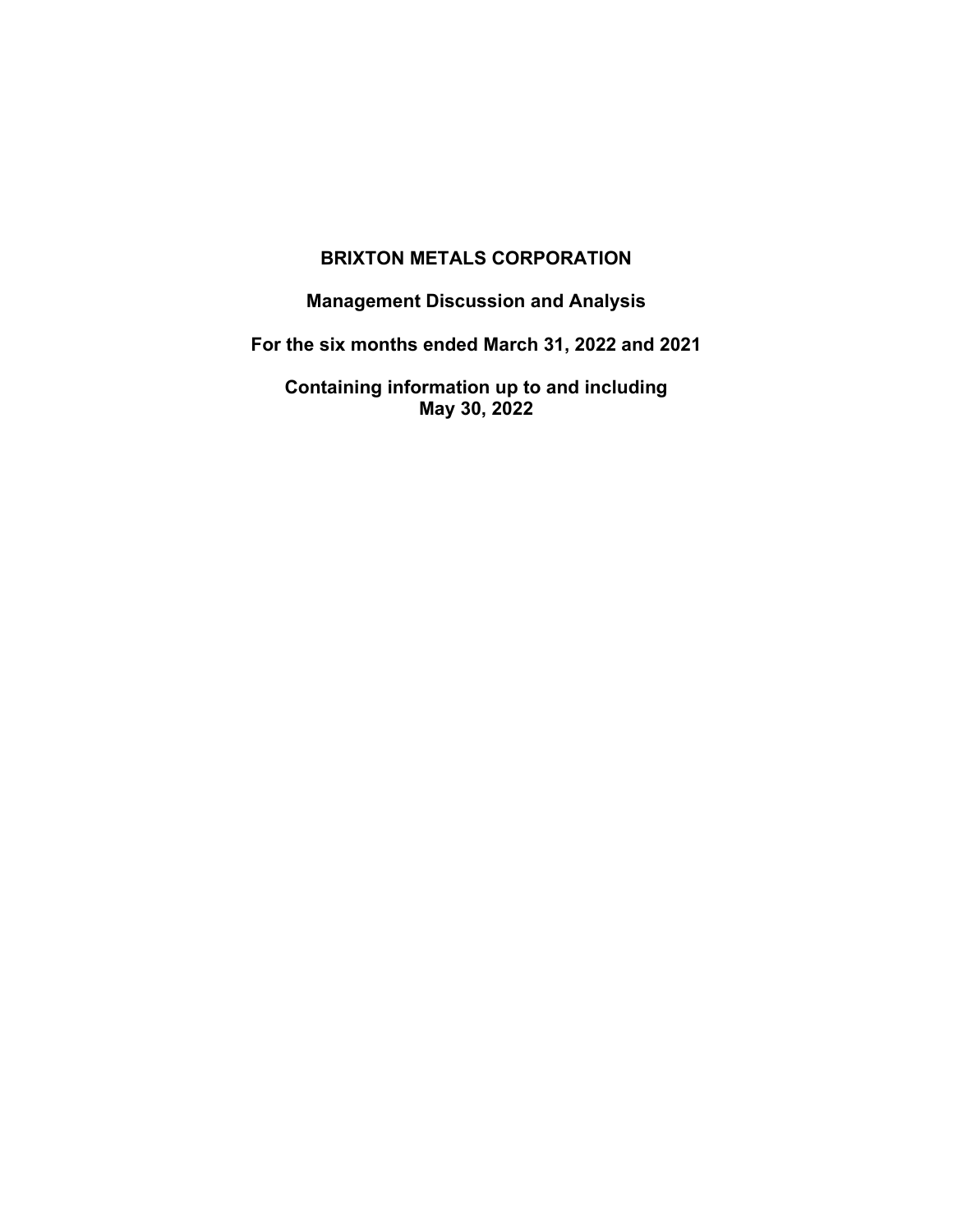# **Notice**

Management's Discussion and Analysis ("MD&A") is intended to help the reader understand Brixton Metal Corporation's (the "Company" or "Corporation") condensed consolidated interim financial statements. The information provided herein should be read in conjunction with the unaudited condensed consolidated interim financial statements for the six months ended March 31, 2022 and 2021, and the audited consolidated financial statements for the years ended September 30, 2021 and 2020 which have been prepared in accordance with International Financial Reporting Standards ("IFRS") as issued by the International Accounting Standards Board. The following comments may contain management estimates of anticipated future trends, activities or results. These are not a guarantee of future performance, since actual results could change based on other factors and variables beyond management control.

Management is responsible for the preparation and integrity of the condensed consolidated interim financial statements, including the maintenance of appropriate information systems, procedures and internal controls and to ensure that information used internally or disclosed externally, including the condensed consolidated interim financial statements and MD&A, is complete and reliable. The Company's board of directors follows recommended corporate governance guidelines for public companies to ensure transparency and accountability to shareholders. The board's audit committee meets with management quarterly to review the condensed consolidated interim financial statements including the MD&A and to discuss other financial, operating and internal control matters.

The reader is encouraged to review Company statutory filings on [www.sedar.com](http://www.sedar.com/) and to review general information.

All currency amounts are in Canadian dollars unless otherwise noted.

### **Description of Business**

The Company is an exploration stage company and engages principally in the exploration and development of mineral properties in Canada and the USA. Brixton became a public entity through a transaction whereby Marksmen Capital Inc. (a capital pool company trading on the TSX-V) acquired all of the issued and outstanding common shares of Brixton in exchange for the issuance of 1.8 common shares of Marksmen for each common share of Brixton. This transaction was completed on December 7, 2010 and constituted a reverse takeover transaction pursuant to the terms of the TSX-Venture Exchange.

### **Caution Regarding Forward Looking Statements**

This MD&A contains forward-looking statements and forward-looking information (collectively, "forward-looking statements") within the meaning of applicable Canadian and US securities legislation. These statements relate to future events or the future activities or performance of the Company. All statements, other than condensed consolidated interim statements of historical fact are forward-looking statements. Forward-looking statements are typically identified by words such as: believe, expect, anticipate, intend, estimate, postulate and similar expressions, or which by their nature refer to future events. These forward-looking statements include, but are not limited to, statements concerning:

• the Company's strategies and objectives, both generally and in respect of its specific mineral properties;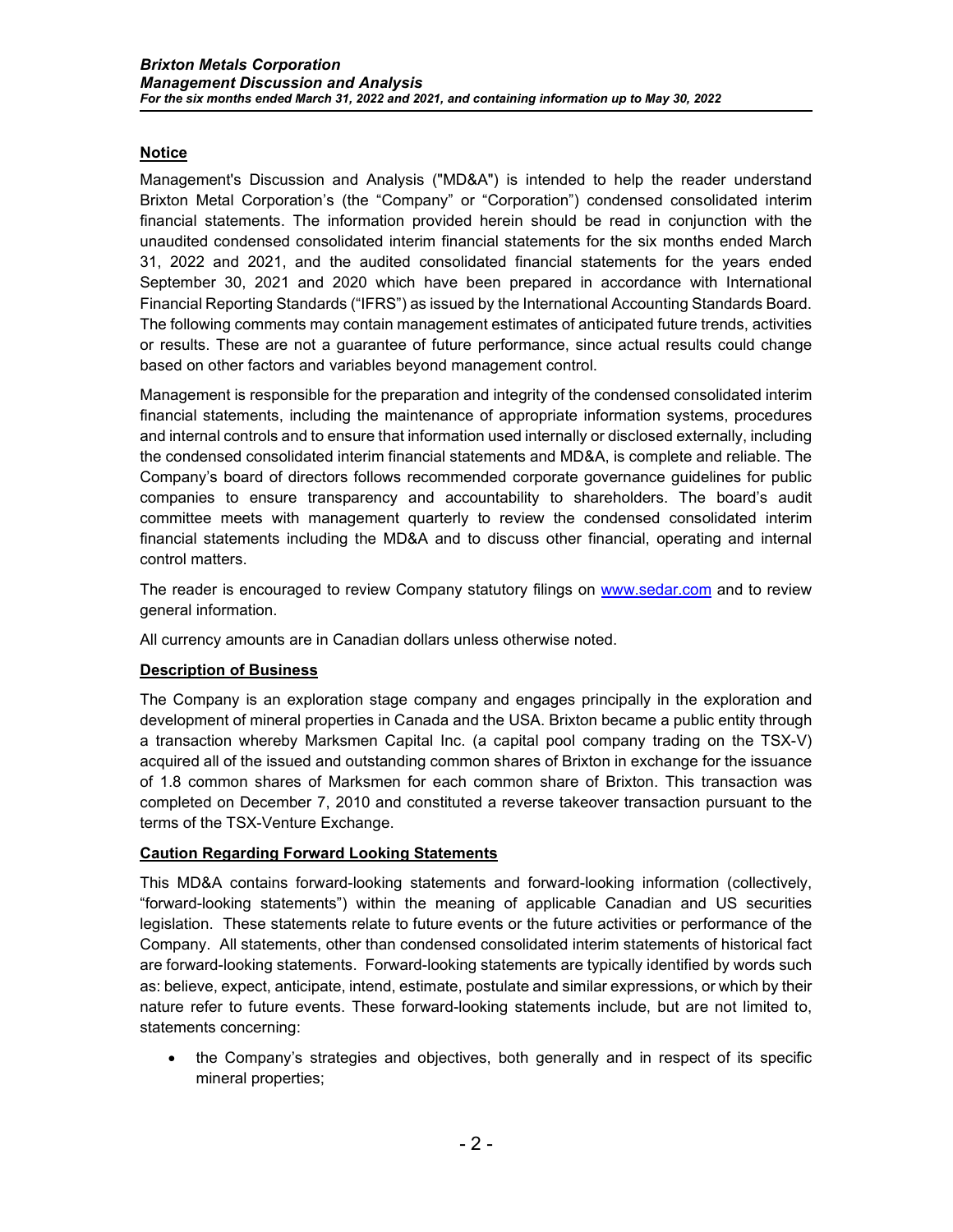- the timing of decisions regarding the strategy and costs of exploration programs with respect to, and the issuance of the necessary permits and authorizations required for, the Company's exploration programs;
- the timing and cost of planned exploration programs of the Company, and the timing of the receipt of results there from;
- the Company's future cash requirements;
- general business and economic conditions;
- the Company's ability to meet its financial obligations as they come due, and to be able to raise the necessary funds to continue operations;
- the timing and pricing of proposed financings if applicable;
- the anticipated completion of financings;
- the anticipated receipt of regulatory approval/acceptance of financings;
- the anticipated use of the proceeds from the financings;
- the potential to verify and potentially expand upon the historical resources;
- the potential for the expansion of the known mineralized zones; and
- the potential for the amenability of mineralization to respond to proven technologies and methods for recovery of ore.

Although the Company believes that such statements are reasonable, it can give no assurance that such expectations will prove to be correct. Inherent in forward looking statements are risks and uncertainties beyond the Company's ability to predict or control, including, but not limited to, risks related to the Company's inability to negotiate successfully for the acquisition of interests in mineral properties, the determination of applicable governmental agencies not to issue the exploration concessions applied for by the Company or excessive delay by the applicable governmental agencies in connection with any such issuances, the Company's inability to identify one or more economic deposits on its properties, variations in the nature, quality and quantity of any mineral deposits that may be located, the Company's inability to obtain any necessary permits, consents or authorizations required for its activities, to produce minerals from its properties successfully or profitably, to continue its projected growth, to raise the necessary capital or to be fully able to implement its business strategies, and other risks identified herein under "Risk Factors".

The Company cautions investors that any forward-looking statements by the Company are not guarantees of future performance, and that actual results are likely to differ, and may differ materially, from those expressed or implied by forward looking statements contained in this MD&A. Such statements are based on a number of assumptions which may prove incorrect, including, but not limited to, assumptions about:

- the level and volatility of the prices for precious metals;
- general business and economic conditions;
- the timing of the receipt of regulatory and governmental approvals, permits and authorizations necessary to implement and carry on the Company's planned exploration programs;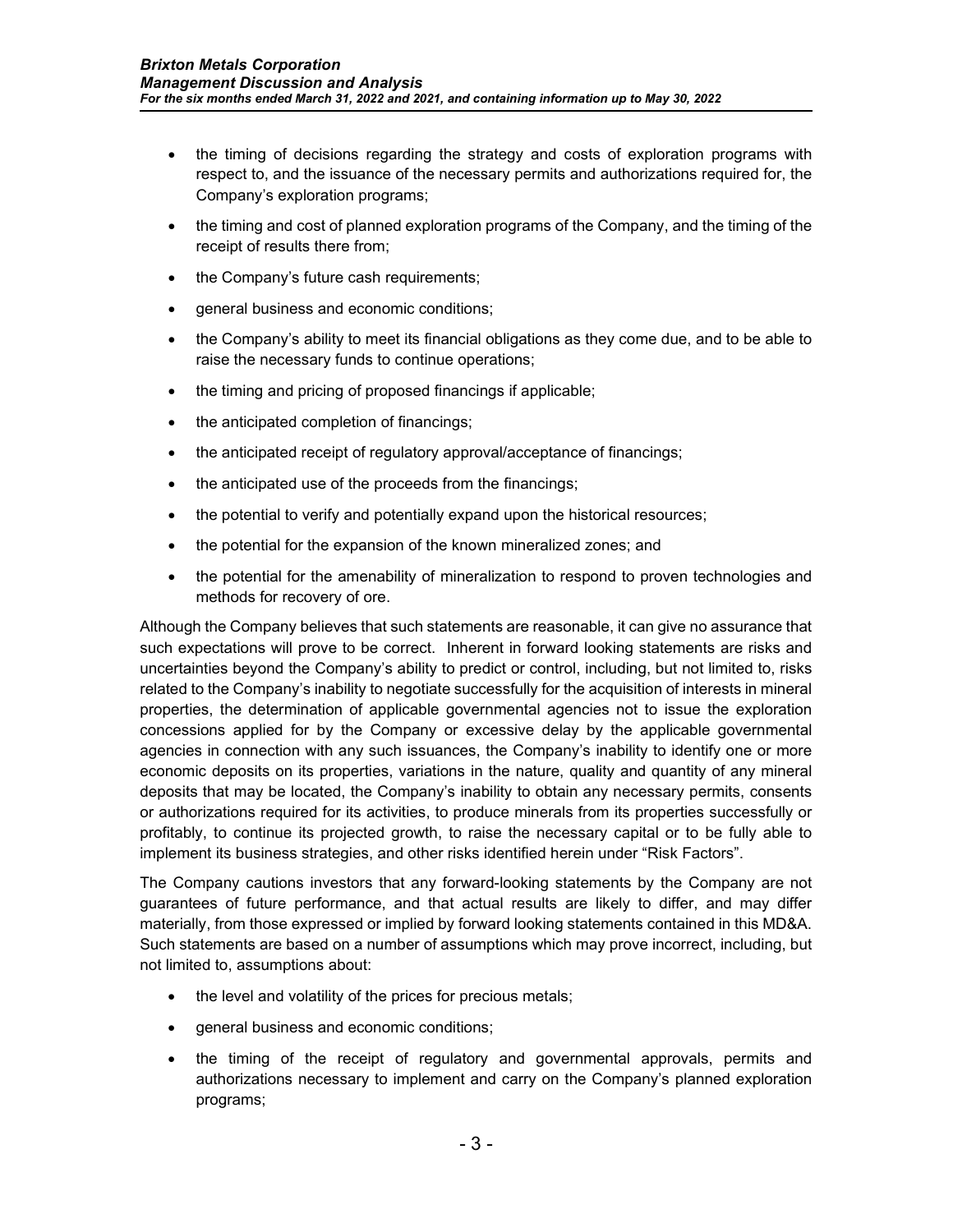- conditions in the financial markets generally, and with respect to the prospects for junior exploration companies specifically;
- the Company's ability to secure the necessary consulting, drilling and related services and supplies on favorable terms;
- the Company's ability to attract and retain key staff, and to retain consultants to provide the specialized information and skills involved in understanding the precious metal exploration, mining, processing and marketing businesses;
- the nature and location of the Company's mineral exploration projects, and the timing of the ability to commence and complete the planned exploration programs;
- the anticipated terms of the consents, permits and authorizations necessary to carry out the planned exploration programs and the Company's ability to comply with such terms on a cost-effective basis;
- the ongoing relations of the Company with government agencies and regulators and its underlying property vendors/optionees;
- metallurgy and recovery characteristics of the Company's mineral properties are reflective of the deposit as a whole; and
- The impact of COVID-19 on future operations.

These forward-looking statements are made as of the date hereof and the Company does not intend and does not assume any obligation to update these forward-looking statements, except as required by applicable law. For the reasons set forth above, investors should not attribute undue certainty to or place undue reliance on forward-looking statements.

Historical results of operations and trends that may be inferred from the following discussion and analysis may not necessarily indicate future results from operations. In particular, the current state of the global securities markets may cause significant reductions in the price of the Company's securities and render it difficult or impossible for the Company to raise the funds necessary to continue operations. See "Risk Factors – Insufficient Financial Resources/Share Price Volatility".

### **Caution Regarding Adjacent or Similar Mineral Properties**

This MD&A may contain information with respect to adjacent or similar mineral properties in respect of which the Company has no interest or rights to explore or mine. The Company advises US investors that the mining guidelines of the US Securities and Exchange Commission (the "SEC") set forth in the SEC's Industry Guide 7 ("SEC Industry Guide 7") strictly prohibit information of this type in documents filed with the SEC. Readers are cautioned that the Company has no interest in or right to acquire any interest in any such properties, and that mineral deposits on adjacent or similar properties, and any production therefore or economics with respect thereto, are not indicative of mineral deposits on the Company's properties or the potential production from, or cost or economics of, any future mining of any of the Company's exploration and evaluation assets.

All of the Company's public disclosure filings, including its most recent management information circular, material change reports, press releases and other information, may be accessed via [www.sedar.com](http://www.sedar.com/) and readers are urged to review these materials, including the technical reports filed with respect to the Company's exploration and evaluation assets.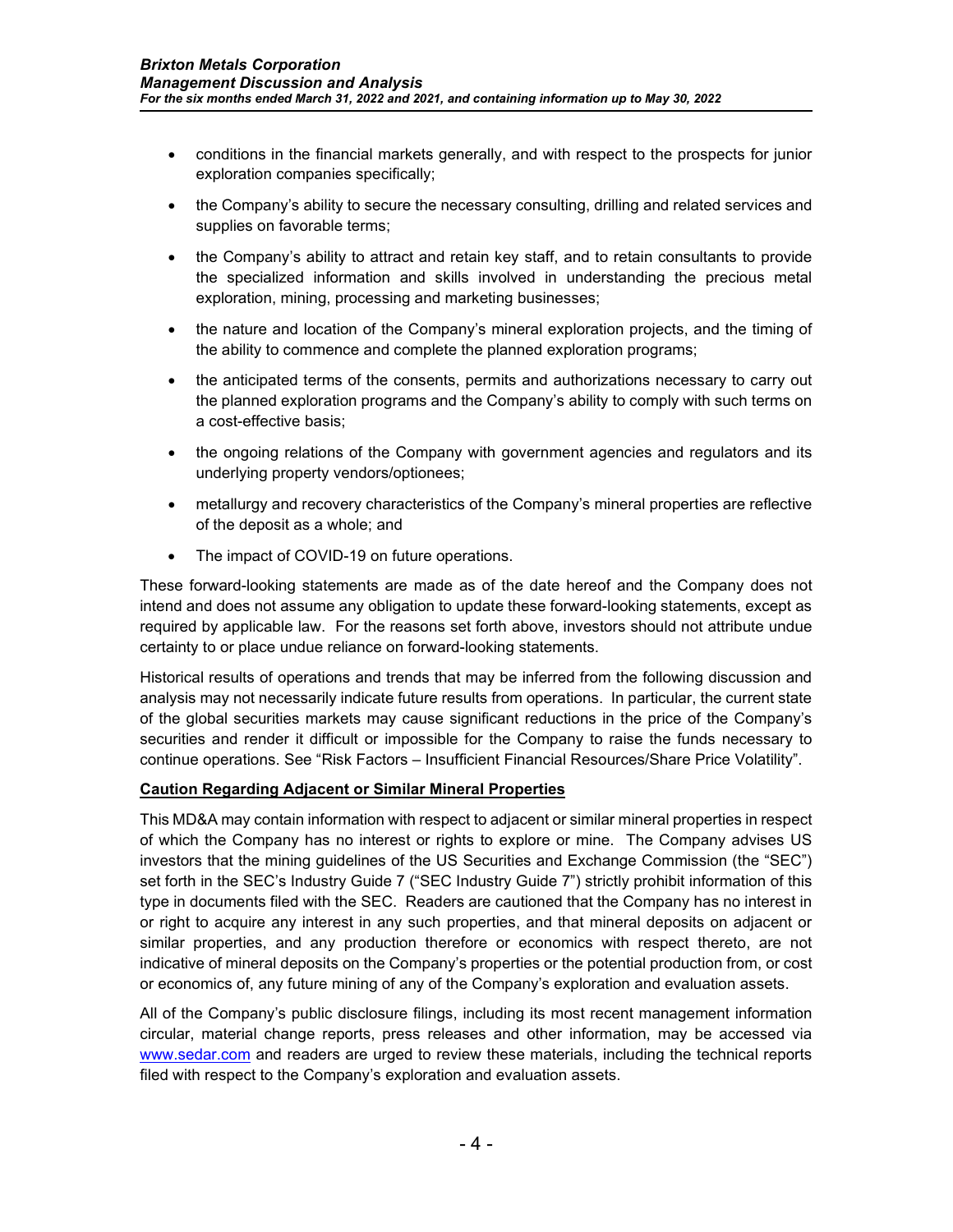### **Selected Annual Information**

|                                                | Year ended<br><b>September 30, 2021</b> | Year ended<br><b>September 30, 2020</b> | Year ended<br><b>September 30, 2019</b> |
|------------------------------------------------|-----------------------------------------|-----------------------------------------|-----------------------------------------|
| Loss and<br>comprehensive loss<br>for the year | \$(9,419,207)                           | \$(7,458,337)                           | \$(7,712,888)                           |
| Write-off of mineral<br>properties             | \$Nil                                   | \$Nil                                   | \$Nil                                   |
| Loss per Share (Basic<br>and Diluted)          | \$0.05                                  | \$0.05                                  | \$0.08                                  |
| <b>Total Assets</b>                            | \$12,803,749                            | \$14,231,325                            | \$13,248,530                            |
| <b>Total Long-term</b><br>Liabilities          | \$176,075                               | \$221,348                               | \$176,075                               |
| Number of shares<br>outstanding at year<br>end | 197,811,224                             | 171,754,847                             | 134,808,491                             |

### **Highlights for the six months ended March 31, 2022 and up to May 30, 2022**

- On December 8, 2021, the Company closed the first tranche of a non-brokered private placement of units and flow-through units of the Company for gross proceeds of \$6,789,100, by issuing:
	- a) 12,005,000 units at a price of \$0.18 per unit, each unit comprising one common share and one common share purchase warrant, entitling the holder to acquire one additional common share at a price of \$0.26 for a period of 36 months from the date of closing; and
	- b) 23,591,000 flow-through units at a price of \$0.20 per flow-through unit, each flowthrough unit comprising one flow-through common share and one-half of a common share purchase warrant, entitling the holder to acquire one additional common share at a price of \$0.26 for a period of 24 months from the date of closing.

In connection with the first tranche, the Company paid finders' fees of \$99,252 and issued an aggregate of 503,460 finder's warrants. Each finder's warrant is exercisable for one common share of the Company at an exercise price of \$0.18 for a period of 24 months from the date of closing.

- On December 16, 2021, the Company closed the second and final tranche of a nonbrokered private placement of units, flow-through units, and charity flow-through units of the Company for gross proceeds of \$5,295,086, by issuing:
	- a) 3,127,110 units at a price of \$0.18 per unit, each unit comprising one common share and one common share purchase warrant, entitling the holder to acquire one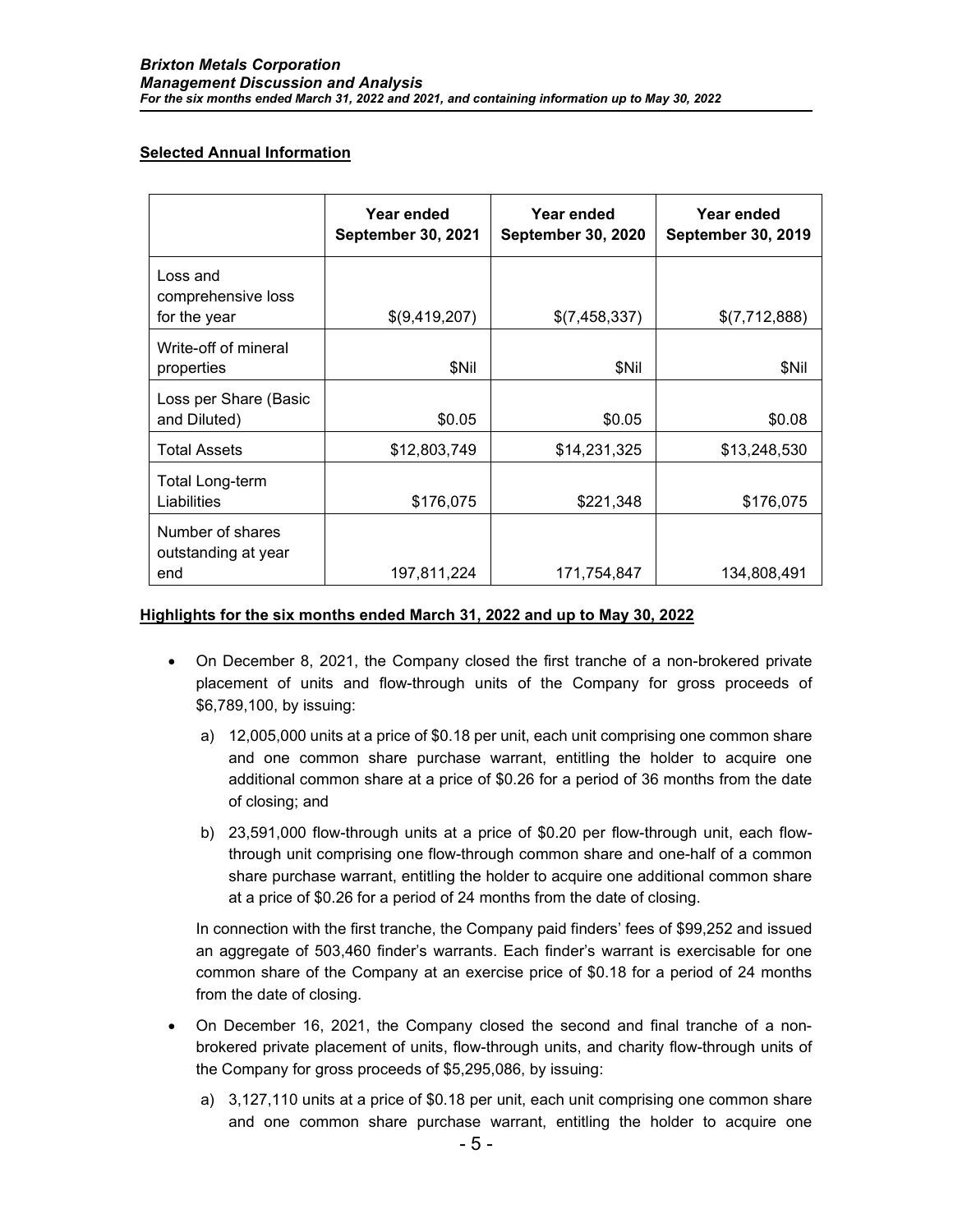additional common share at a price of \$0.26 for a period of 36 months from the date of closing;

- b) 10,150,000 flow-through units at a price of \$0.20 per flow-through unit, each flowthrough unit comprising one flow-through common share and one-half of a common share purchase warrant, entitling the holder to acquire one additional common share at a price of \$0.26 for a period of 24 months from the date of closing; and
- c) 11,029,414 charity flow-through units at a price of \$0.245 per flow-through unit, each flow-through unit comprising one flow-through common share and one common share purchase warrant, entitling the holder to acquire one additional common share at a price of \$0.26 for a period of 36 months from the date of closing.

In connection with the second tranche, the Company paid finders' fees of \$46,632 and issued an aggregate of 1,022,237 finder's warrants. Each finder's warrant is exercisable for one common share of the Company at an exercise price of \$0.18 for a period of 24 months from the date of closing.

- On March 24, 2022, the Company entered into a letter of intent ("LOI") with Pacific Bay Minerals Ltd. ("Pacific Bay"), for Pacific Bay to acquire a 100% interest in the Atlin project. Under the terms of the LOI, Pacific Bay may acquire a 51% interest in the Atlin project for consideration of \$1,725,000 in cash, the issuance of 5,000,000 Pacific Bay common shares, and incurring \$3,500,000 in exploration expenditures on or before the fourth anniversary of the closing of the agreement. A further 49% interest may be acquired for consideration of \$1,500,000 in cash, the issuance of 5,000,000 Pacific Bay common shares, and incurring \$3,500,000 in exploration expenditures on or before the seventh anniversary of the closing of the agreement.
- On May 6, 2022, the Company announced that it had entered into a definitive agreement with Pacific Bay for Pacific Bay acquire a 100% interest in the Atlin project as described above. The outside date of the closing is June 18, 2022, which shall include a minimum of \$500,000 financing, completion of a National Instrument 43-101 technical report by Pacific Bay, and regulatory approvals.

### **Results of Operations**

### Six months ended March 31, 2022 compared with six months ended March 31, 2021:

During the six months ended March 31, 2022, the Company incurred a loss and comprehensive loss of \$2,193,549 (2021 - \$4,367,375) due to the following:

- Geological exploration costs were \$918,759 in the six months ended March 31, 2022 (2021 – \$3,038,293) and included expenditures primarily on the Thorn and Atlin projects and decreased compared to the prior period during which the Company focused its exploration activities on its Thorn and Langis properties.
- Management fees of \$354,432 (2021 \$159,616) were paid to the Chief Executive Officer and third-party consultants. The increase was a result of additional third-party consultants compared to the prior period.
- Investor relations was \$204,141 (2021 \$197,502) and increased due to more promotional activity by the Company.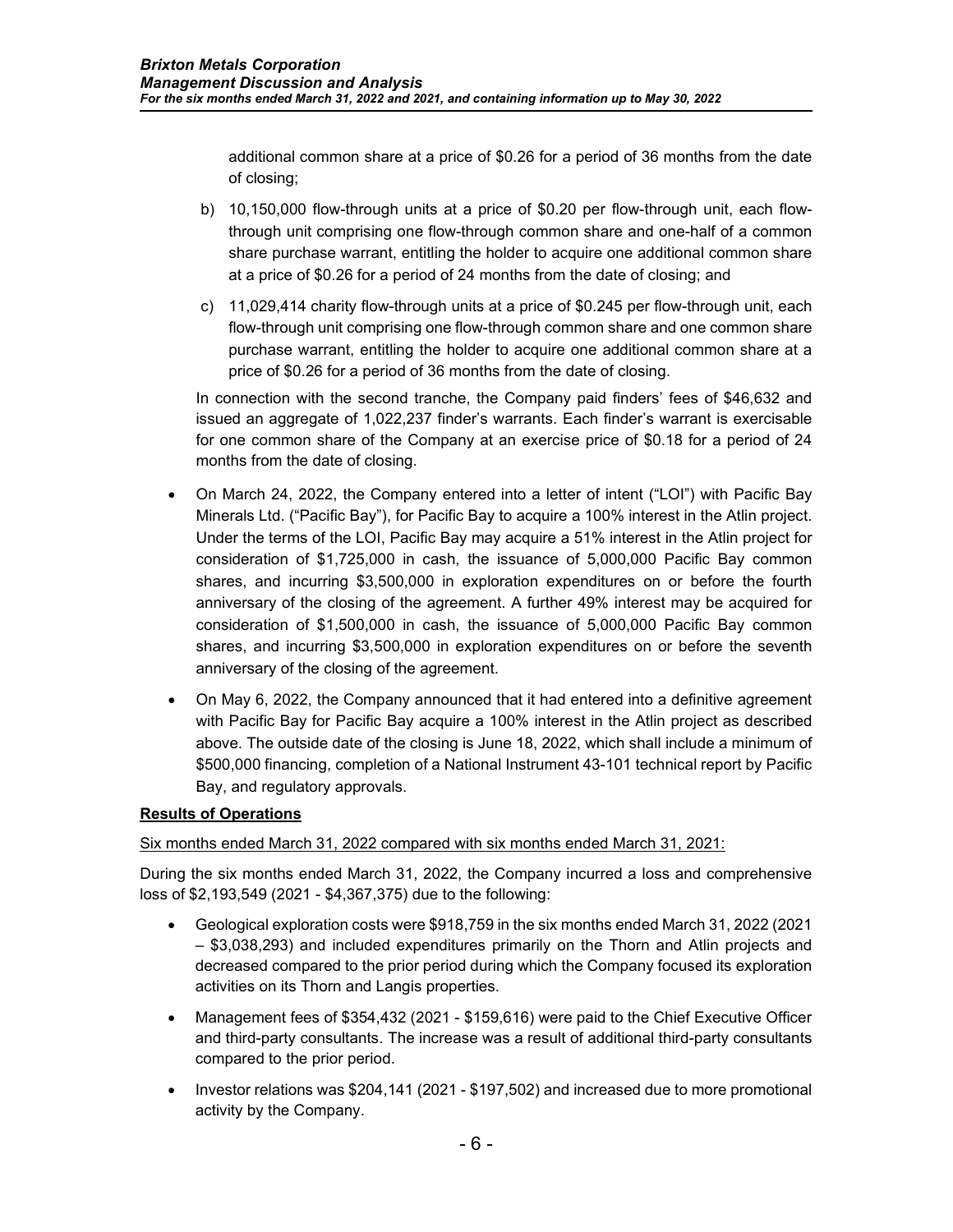- Professional services were \$218,282 (2021 \$109,317) and increased due to more activity compared to the prior period.
- Salaries and employee benefits of \$214,782 (2021 \$172,442) due to increased administrative activity and increased salaries over the prior period.

#### Three months ended March 31, 2022 compared with three months ended March 31, 2021:

The following analysis discusses the variations in the Company's quarterly results but, as with most junior mineral exploration companies, the results of operations (including net losses) are not the main factor in establishing the financial health of the Company. Of additional significance are the exploration and evaluation assets in which the Company has, or may earn an interest, its working capital and how many shares it has outstanding. The variations seen over the quarters are primarily a result of the level of activity of the Company's ongoing property evaluation program and the timing and results of the Company's exploration activities on its then current properties. There are no general trends regarding the Company's quarterly results, and the Company's business of mineral exploration is semi-seasonal, as it can only work on the Thorn on a strict summer/fall basis, however Langis can be explored throughout the year. Quarterly results can vary significantly depending on whether the Company has abandoned any properties or granted any stock options and these are the factors that account for material variations in the Company's quarterly net losses, none of which are predictable. The write-off of exploration and evaluation assets can have a material effect on quarterly results as and when they occur. The other major factor which can cause a material variation in net loss on a quarterly basis is the grant of stock options due to the resulting stock-based compensation charges which can be significant when they arise. General operating costs other than the specific items noted above tend to be quite similar from period to period.

During the three months ended March 31, 2022, the Company incurred a loss and comprehensive loss of \$1,194,054 (2021 - \$2,606,380) due to the following:

- Geological exploration costs were \$538,899 in the three months ended March 31, 2022 (2021 – \$1,605,297) and included expenditures primarily on the Thorn and Atlin projects and decreased compared to the prior period during which the Company focused its exploration activities on its Thorn and Langis properties.
- Management fees of \$164,829 (2021 \$97,600) were paid to the Chief Executive Officer and third-party consultants. The increase was a result of additional third-party consultants as compared to the prior period.
- Investor relations was \$78,064 (2021 \$88,037) and decreased slightly due to less promotional activity by the Company in the period.
- Professional services were \$144,309 (2021 \$62,661) and increased due to more activity compared to the prior period.
- Salaries and employee benefits of \$121,190 (2021 \$94,383) due to increased administrative activity and increased salaries over the prior period.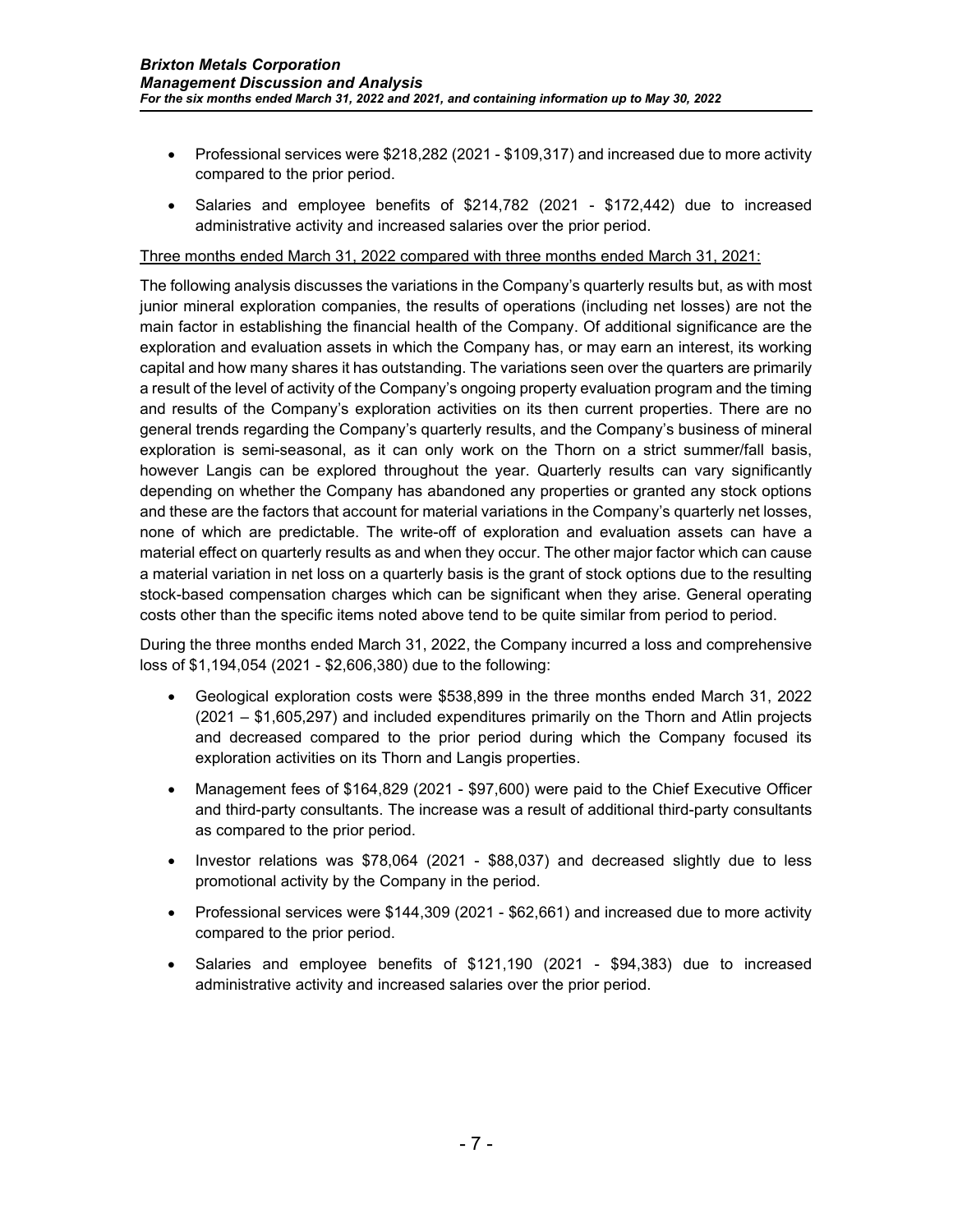### **Summary of Quarterly Results**

|                                    |                      | <b>Quarter Ended</b> | <b>Quarter Ended</b> |                      |
|------------------------------------|----------------------|----------------------|----------------------|----------------------|
|                                    | <b>Quarter Ended</b> | December 31,         | September 30,        | <b>Quarter Ended</b> |
|                                    | March 31, 2022       | 2021                 | 2021                 | June 30, 2021        |
| Loss and comprehensive             |                      |                      |                      |                      |
| loss for period                    | \$1,194,054          | \$999,495            | \$2,502,143          | \$2,549,689          |
| Loss per Share (Basic              |                      |                      |                      |                      |
| and Diluted)                       | \$0.00               | \$0.00               | \$0.01               | \$0.01               |
| <b>Total Assets</b>                | \$21,836,518         | \$23,519,625         | \$12,803,749         | \$14,896,669         |
| <b>Total Long-term Liabilities</b> | \$176,075            | \$176,075            | \$176,075            | \$184,765            |
| Weighted average shares            |                      |                      |                      |                      |
| outstanding for the period         | 257,773,951          | 211,333,753          | 197,811,224          | 197,811,224          |
| Cash Dividends Declared            | Nil                  | Nil                  | Nil                  | Nil                  |

|                                    |                      | <b>Quarter Ended</b> | <b>Quarter Ended</b> |                      |
|------------------------------------|----------------------|----------------------|----------------------|----------------------|
|                                    | <b>Quarter Ended</b> | December 31,         | September 30,        | <b>Quarter Ended</b> |
|                                    | March 31, 2021       | 2020                 | 2020                 | June 30, 2020        |
| Loss and comprehensive             |                      |                      |                      |                      |
| loss for period                    | \$2,606,380          | \$1,760,995          | \$3,286,729          | \$1,775,436          |
| Loss per Share (Basic              |                      |                      |                      |                      |
| and Diluted)                       | \$0.01               | \$0.01               | \$0.02               | \$0.01               |
| <b>Total Assets</b>                | \$17,618,774         | \$19,754,269         | \$14,231,325         | \$10,848,710         |
| <b>Total Long-term Liabilities</b> | \$197,264            | \$209,455            | \$221,348            | \$259,726            |
| Weighted average shares            |                      |                      |                      |                      |
| outstanding for the period         | 197,811,224          | 185,030,622          | 158,145,839          | 144,595,374          |
| Cash Dividends Declared            | Nil                  | Nil                  | Nil                  | Nil                  |

### **Mineral property costs**

The tables below set out the quarterly resource property expenditures incurred (or recoveries), both acquisition and exploration for specific projects for the past eight quarters (does not include general exploration costs):

|                  | <b>Quarter Ended</b><br>March 31, 2022 | <b>Quarter Ended</b><br>December 31,<br>2021 | <b>Quarter Ended</b><br>September 30,<br>2021 | <b>Quarter Ended</b><br>June 30, 2021 |
|------------------|----------------------------------------|----------------------------------------------|-----------------------------------------------|---------------------------------------|
| Thorn - BC       | \$383,313                              | \$348,925                                    | \$1,258,387                                   | \$2,312,879                           |
| Langis - ON      | \$168,064                              | \$15,318                                     | \$17,232                                      | \$143,480                             |
| Atlin $-$ BC     | \$8,398                                | \$58,848                                     | \$116,511                                     | \$112,171                             |
| Hog Heaven - USA | \$(635,722)                            | \$(6,047)                                    | \$(22,877)                                    | \$13,680                              |
| <b>Total</b>     | \$(75,947)                             | \$417,044                                    | \$1,369,253                                   | \$2,582,210                           |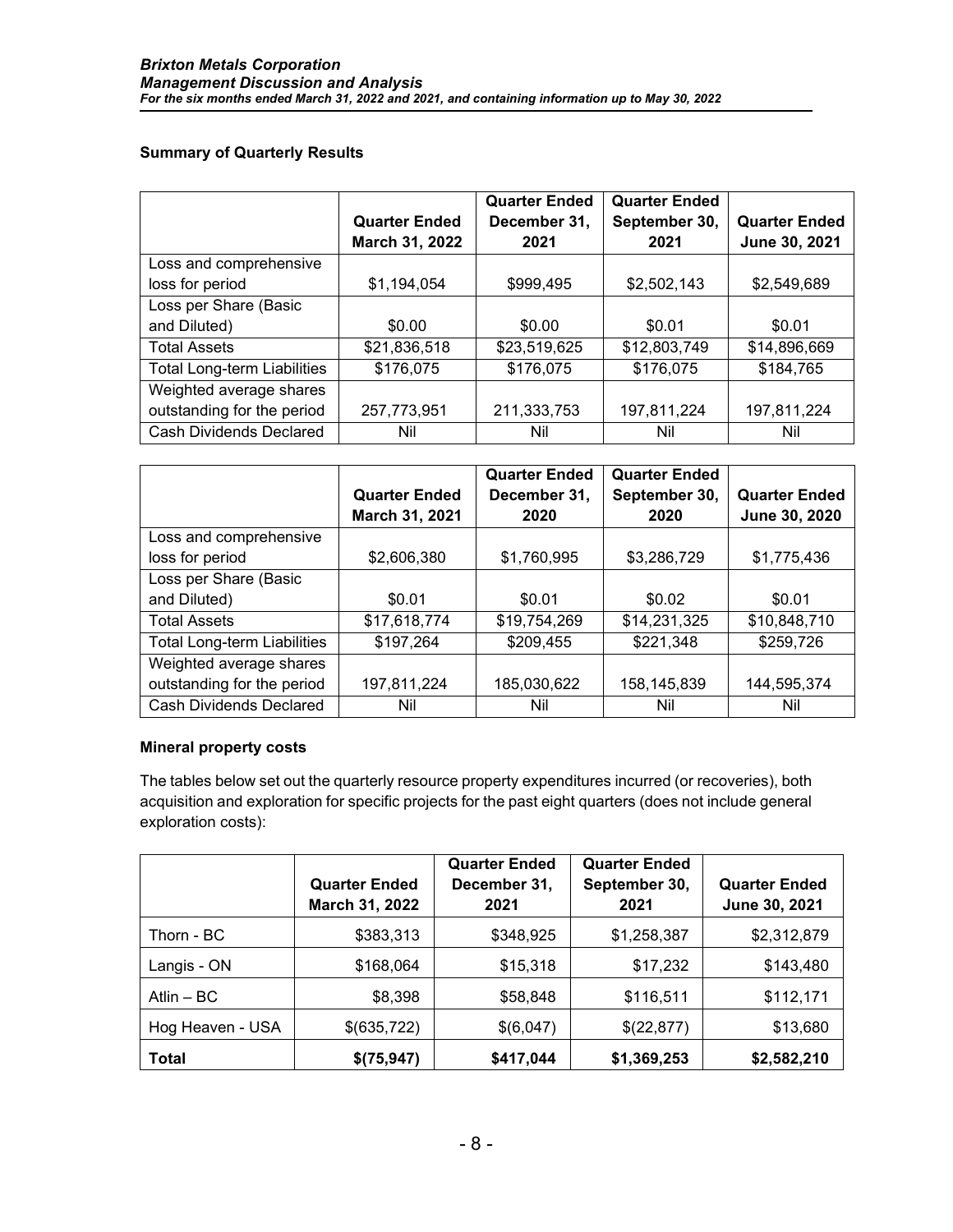|                  | <b>Quarter Ended</b><br>March 31, 2021 | <b>Quarter Ended</b><br>December 31,<br>2020 | <b>Quarter Ended</b><br>September 30,<br>2020 | <b>Quarter Ended</b><br>June 30, 2020 |
|------------------|----------------------------------------|----------------------------------------------|-----------------------------------------------|---------------------------------------|
| Thorn - BC       | \$417,954                              | \$944,272                                    | \$4,157,394                                   | \$562,526                             |
| Langis - ON      | \$1,115,681                            | \$830,012                                    | \$(2,187)                                     | \$40,589                              |
| Atlin $-$ BC     | \$6,669                                | \$25,611                                     | \$46,750                                      | \$39,596                              |
| Hog Heaven - USA | \$(555,396)                            | \$1,378,219                                  | \$284,179                                     | \$505,077                             |
| <b>Total</b>     | \$984,908                              | \$3,178,114                                  | \$4,486,136                                   | \$1,147,788                           |

### **Liquidity and Capital Resources**

To date the Company has financed its operations through the sale of its common shares. As at March 31, 2022 the Company has \$13,219,343 in current assets and \$1,812,152 in current liabilities. The receivable balance is composed primarily of amounts receivable and tax credit refunds from the Government of Canada and Government of British Columbia.

The Company has no source of revenue, income or cash flow. It is wholly dependent upon raising funds through the sale of its common shares to finance its business operations. Over the next twelve months, the Company expects it will require additional capital to further develop and explore its Thorn, Langis, Atlin, and Hog Heaven projects and to cover general and administration costs.

The Company may also seek to raise additional funds through public or private equity funding, bank debt financing or from other sources to support ongoing property development. There can be no assurances that this capital will be available in amounts or on terms acceptable to the Company, or at all. These conditions are material uncertainties that cast significant doubt about the Company's ability to continue as a going concern.

The Company's cash position as at March 31, 2022 was \$11,750,177 (September 30, 2021 - \$2,314,564). During the six months ended March 31, 2022, operating activities required cash of \$2,915,797 (2021 - \$4,214,983).

The Company's investing activities generated cash of \$574,114 (2021 - \$746,729 cash required) during the six months ended March 31, 2022, comprised of \$\$635,688 (2021 - \$635,000) in an option payment received on the Hog Heaven Project and \$27,000 (2021 - \$nil) in proceeds from disposition of exploration and evaluation assets, offset by \$39,184 (2021 - \$1,339,729) in mineral property acquisitions costs and \$nil (2021 - \$42,000) in reclamation bonds posted.

The Company's financing activities generated \$11,777,296 (2021 - \$7,345,533) during the six months ended March 31, 2022, comprised of \$12,174,186 (2021 - \$6,965,121) in proceeds from private placements, \$750 (2021 - \$21,000) in proceeds from option exercises, and \$8,689 (2021 - \$612,677) in proceeds from warrant exercises, offset by \$380,692 (2021 - \$228,578) in share issuance costs and \$25,637 (2021 - \$24,687) in payments towards lease liabilities.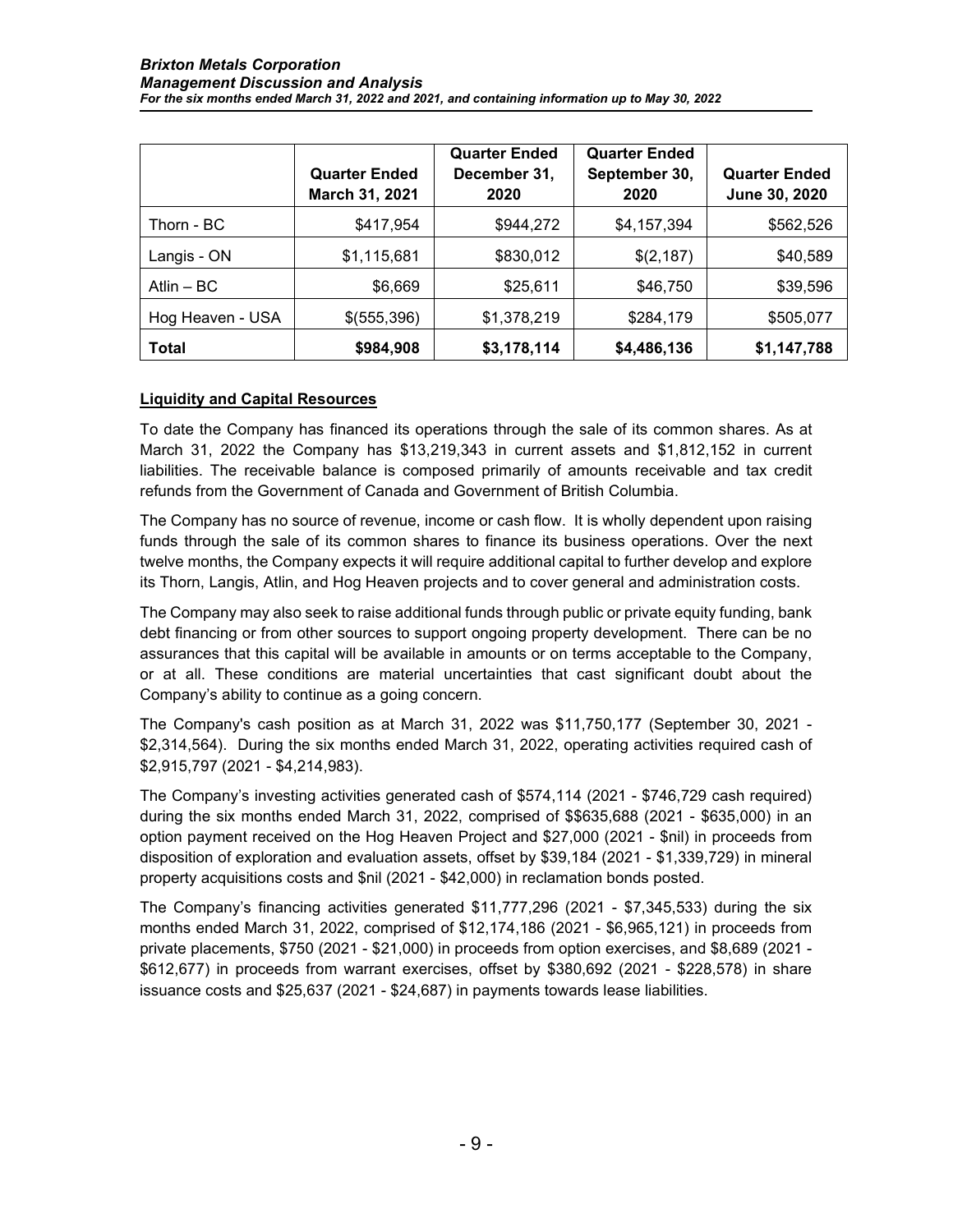# **Use of Proceeds**

### *Reconciliation of Use of Proceeds from Private Placements from fiscal 2012 to fiscal 2022*

The Company has completed the following private placements:

- In April 2012, the Company raised \$1.0 million through the sale of securities of the Company.
- On September 26, 2012 the Company raised an additional \$1.4 million.
- On December 21, 2012, the Company raised an additional \$1.3 million.
- On February 26, 2013, the Company raised an additional \$2.6 million.
- On June 14, 2013, the Company raised an additional \$261,000.
- On June 27, 2013, the Company raised an additional \$378,000.
- On October 11, 2013, the Company raised an additional \$1.4 million.
- On November 8, 2013, the Company raised an additional \$150,000.
- On December 23, 2013, the Company raised an additional \$140,000.
- On April 8, 2016, the Company raised an additional \$1.0 million.
- On April 18, 2016, the Company raised an additional \$126,700.
- On June 21, 2016, the Company raised an additional \$2.3 million.
- On September 14, 2016, the Company raised an additional \$3.3 million.
- On April 4, 2017, the Company raised an additional \$1.78 million.
- On October 27, 2017, the Company raised an additional \$1.46 million.
- On December 6, 2017, the Company raised an additional \$1.39 million.
- On December 27, 2017, the Company raised an additional \$1.24 million.
- On December 17, 2018, the Company raised an additional \$2.62 million.
- On August 9, 2019, the Company raised an additional \$7.9 million.
- On November 27, 2019, the Company raised an additional \$1.69 million.
- On December 12, 2019, the Company raised an additional \$0.5 million.
- On August 12, 2020, the Company raised an additional \$5.5 million.
- On November 4, 2020, the Company raised an additional \$2 million.
- On November 20, 2020, the Company raised an additional \$4.46 million.
- On December 21, 2020, the Company raised an additional \$504,000.
- On December 8, 2021, the Company raised an additional \$6.89 million.
- On December 16, 2021, the Company raised an additional \$5.23 million.

The following table sets out a comparison of how the Company used the proceeds following the closing date, an explanation of the variances and the impact of the variance on the ability of the Company to achieve its business objectives and milestones.

| <b>Intended Use of Proceeds</b> | <b>Actual Use of Proceeds</b>                                                       |
|---------------------------------|-------------------------------------------------------------------------------------|
|                                 |                                                                                     |
|                                 | To advance the Company's   As at March 31, 2022 the Company had spent approximately |
| properties and for general      | \$23,922,615 on its Thorn property, \$5,696,077 on its Langis                       |
| and administrative purposes.    | property, \$3,739,839 on its Atlin property, and \$2,772,379 on its Hog             |
|                                 | Heaven property. The majority of the funds raised in fiscal 2012-2015               |
|                                 | were used primarily for drilling on the Thorn property with some                    |
|                                 | additional amounts used for G&A. The amounts raised in fiscal 2016                  |
|                                 | to 2022 have been and will continue to be used to finance exploration               |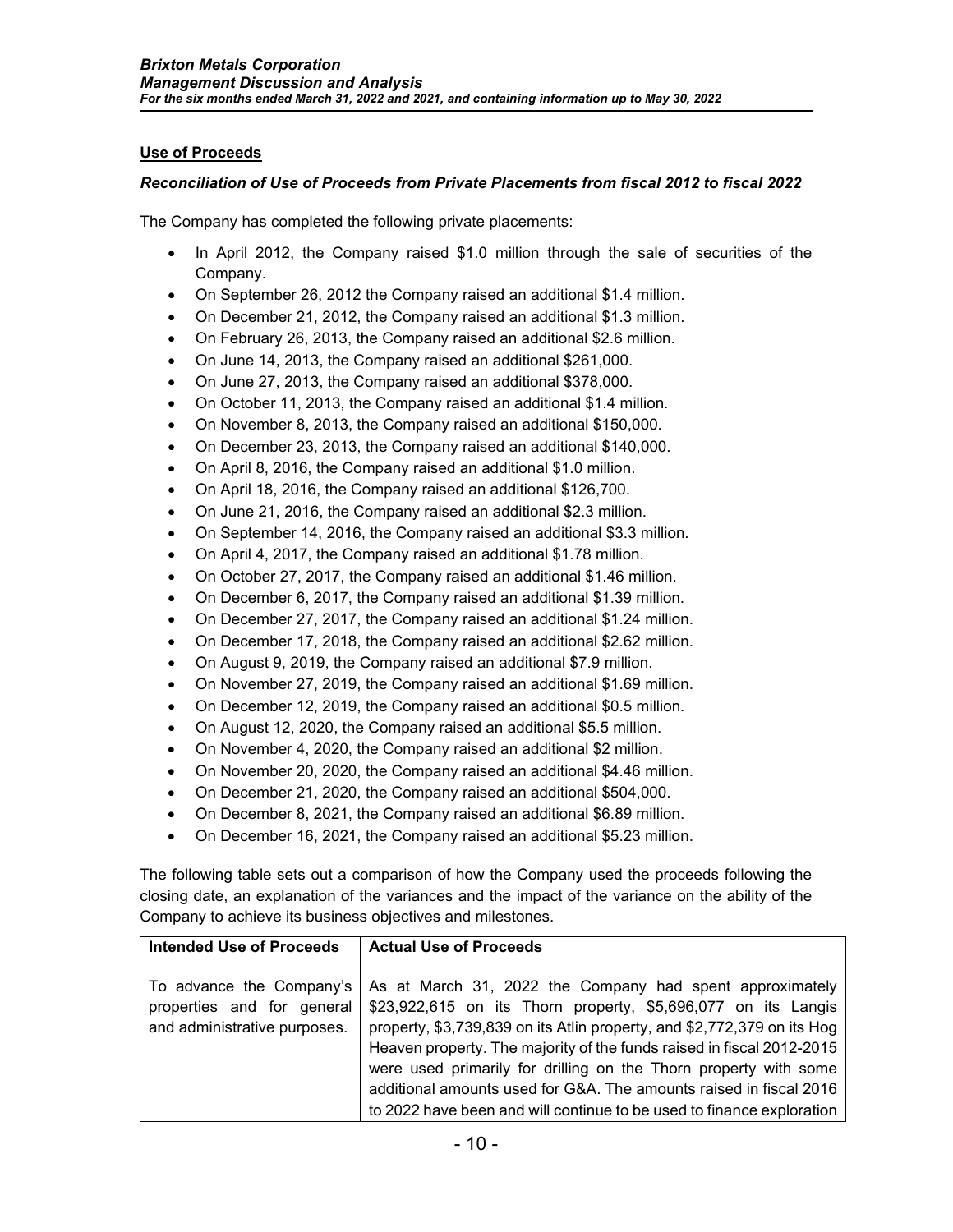| <b>Intended Use of Proceeds</b>                                                                                                                         | <b>Actual Use of Proceeds</b>                                                                                                                                |
|---------------------------------------------------------------------------------------------------------------------------------------------------------|--------------------------------------------------------------------------------------------------------------------------------------------------------------|
|                                                                                                                                                         | activities on the Thorn, Langis, Atlin, and Hog Heaven properties, as<br>well as for G&A going forward.                                                      |
| Explanation of variances and<br>the impact of variances on the<br>ability of the Company to<br>achieve<br>business<br>its:<br>objectives and milestones | The funds raised during the prior years have been used to fund the<br>Company's continuing exploration on the Thorn property and general<br>working capital. |

### **Mineral Property Overview**

Brixton Metals wholly owns four projects in North America: 1) the Thorn Cu-Au-Ag-Mo Project located in Northwest British Columbia, Canada; 2) the Hog Heaven Ag-Cu-Au Project located in Northwest Montana, USA; 3) the Langis-HudBay Ag-Co Projects located in Northeast Ontario, Canada; and 4) the Atlin Goldfields Project in Northwest British Columbia, Canada. The Company's strategy is to systematically conduct high impact exploration to advance the projects.

# **Thorn Cu-Au-Ag-Mo Project, British Columbia, Canada**

The wholly owned Thorn Project is now a 2,863 square kilometer claim group after new staking and including the Trapper and Metla mineral claim acquisitions in 2020 and the IMGM lands in 2022. The Thorn Project located in northwestern British Columbia, Canada, approximately 90 km ENE from Juneau, Alaska. In 2013, an Exploration Agreement was signed between the Company the Taku River Tlingit First Nation and the Company has signed an engagement letter with the Tahltan First Nations. The Company is committed to building a long-term respectful relationship with the First Nations within the region and supporting the local economy.

The Thorn Project has been sporadically explored since 1951 by Cominco and 1959 by Kennco and many others since then. The new Thorn Project represents a 80km mineralized trend with 14 large target areas identified. Geologically the project consists of Triassic to Eocene volcanoplutonic complex with many styles of mineralization related to porphyry and epithermal environments, included both sediment and volcanic hosted gold deposit types.

### *Pre-2021 Thorn Drilling Highlights*

- Camp Creek hole THN19-150 returned 554.70m of 0.57 g/t Au, 0.24% Cu, and 43.18 g/t Ag.
- Camp Creek hole THN11-160 yielded 95m of 628 g/t Ag, 1.7 g/t Au, 0.12% Cu, 3.31% Pb and 2.39% Zn.
- Central Outlaw hole THN14-128 returned 59.65m of 1.15 g/t Au and 5.64 g/t Ag.

### *2021 Exploration at The Thorn Project*

Brixton contracted Expert Geophysics Limited to conduct 1072-line kilometers of Airborne Magnetic and Mobile Magnetotelluric (Mobile MT) geophysical surveys covering the Trapper Gold, Camp Creek Porphyry, Outlaw Gold and West Copper Targets. The results of the Mobile MT identified large resistivity/conductivity features coincident with the Camp Creek Porphyry Target and the Trapper Gold Target that extends greater than 2km depth.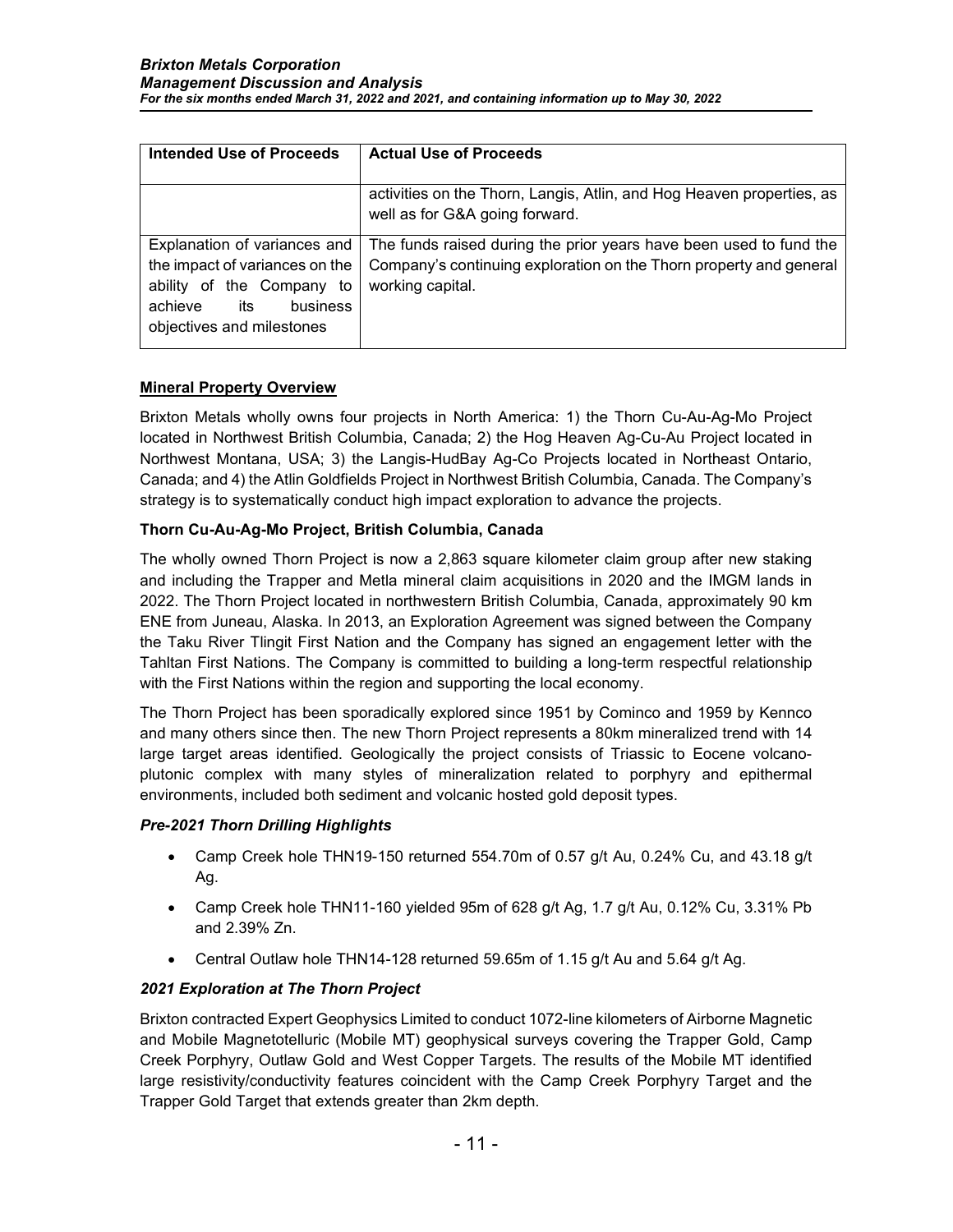During 2021 program the Company collected 417 rock and 607 soil samples and drilled 5770.12 meters within 18 HQ and NQ sized core holes between the Camp Creek and Trapper targets.

### *2021 Highlights*

### *Camp Creek Porphyry Target*

Hole THN21-181A was drilled as an extension of hole THN21-181 which ended in mineralization. The hole was drilled at 132 degree azimuth and -75 degree dip was re-entered and extended down an additional 128 meters depth. The assay results for hole 181 and 181A combined returned 638.07m of 0.18% Cu, 0.07 g/t Au, 2.28 g/t Ag, 125.62 ppm Mo which included 246.07m of 0.28% Cu, 0.1 g/t Au, 2.72 g/t Ag, 226.08 ppm Mo. THN21-181A ended in a post mineral dyke which was cross cutting the mineralized porphyry.

Hole THN21-183 was drilled from the same pad as hole 181 at an azimuth of 210-degree with a - 70 degree dip to a total depth of 1336.52m. Hole 183 returned 976.51m of 0.22% Cu, 0.07 g/t Au, 2.06 g/t Ag, 154.38 ppm Mo, including 550.52m of 0.32% Cu, 0.09 g/t Au, 2.61 g/t Ag, 239.95 ppm Mo, which included 117.00m of 0.46% Cu, 0.13 g/t Au, 3.92 g/t Ag, 359.33 ppm Mo.

Hole THN21-184 was collared from the north side of Camp Creek. The bottom of the hole is located about 286m north from hole 183. Hole 184 was drilled at an azimuth of 315 degree and -82 degree dip to a total depth of 1198.25m. Hole 184 yielded 821.25m of 0.24% Cu, 0.10 g/t Au, 2.44 g/t Ag, 174.27 ppm Mo including 318.25m of 0.42% Cu, 0.17 g/t Au, 3.87 g/t Ag, 294.12 ppm Mo including 14m of 0.68% Cu, 0.14 g/t Au, 6.53 g/t Ag, 508.57 ppm Mo.

Both holes 183 and 184 ended within mineralized porphyry with assay values increasing grade with depth, therefore, the target remains wide open.

At surface, the Camp Creek target exhibits intense epithermal-style alteration with associated highsulfidation Cu-Ag-Au veins and breccias including a mineralized diatreme breccia. Drill hole THN19-150, which targeted the porphyry related diatreme returned 554.7m of 0.57 g/t Au, 0.24% Cu, 43.18 g/t Ag including 136m of 1.35 g/t Au, 0.31% Cu, 133.62 g/t Ag. Starting at a depth of 300-400m from surface, calc-alkalic porphyry mineralization occurs in several geochemically distinct porphyry phases, as defined by UBC's Mineral Deposit Research Unit. The strongest mineralization to date occurs in Porphyry X, a crowded plagioclase porphyry of Cretaceous age, characterized by well-defined stacked biotite. Mineralization is also hosted in Triassic Stuhini Group sedimentary rocks, which are intruded by the porphyry phases. Only three holes to date have reached depths of greater than 1000m.

### *Trapper Gold Target*

Brixton completed 15 drill holes for a total 3107.34m at the Trapper Target. Drilling encountered a broad zone of gold mineralization with significant visible gold related to a diorite porphyry unit. Drill hole THN21-186 (360 degree azimuth, -65 degree dip) returned 187.51m of 1.6 g/t Au from 2.49m depth including 139m of 2.14 g/t Au including 11m of 19.25 g/t Au. Drill hole THN21-195 (315 degree azimuth and a -45 degree dip) was drilled from the same pad as hole 186. Hole 195 returned 146m of 0.74 g/t Au from 52m depth including 84m of 1.10 g/t Au including 31m of 2.0 g/t Au. Terrane Geosciences was contracted to conduct a structural mapping in the Trapper area to assess structural controls on vein-hosted gold mineralization.

The Trapper Target represents a volcanic and intrusive hosted gold target. The geochemical footprint for the Trapper Gold Target was expanded in 2021 to 4km by 1.5km. Rock samples have returned up to 135 g/t Au. Gold mineralization occurs as several styles: within base metal-veins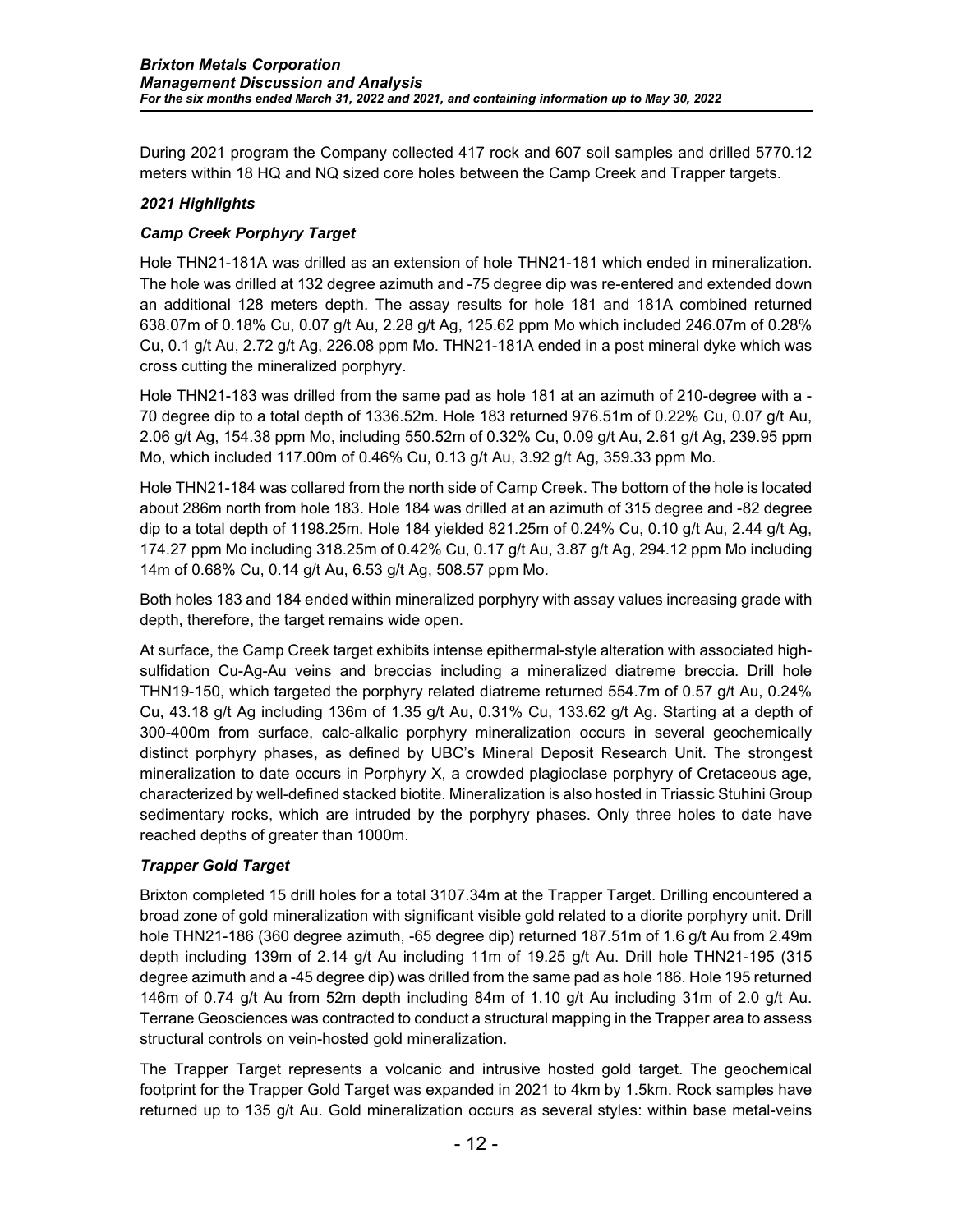(sphalerite-galena-pyrite-chalcopyrite); quartz-stockwork; sulphosalt-pyrite veinlets and as disseminations within the Cretaceous diorite intrusive. In addition, two new high-grade copper-gold showings were discovered within the Trapper target area. In 2011, forty-two drill holes were completed, totaling 8581m, where drill hole TG11-11 returned 32.64m of 1.78 g/t Au including 0.41m of 92.8 g/t Au with visible gold. Gold-in-soil has a strong positive correlation with zinc.

During 2021 Company completed camp upgrades and improvements to accommodate more than 50 people.

On April 21, 2022, Brixton announced the acquisition of mineral claims contiguous with and further consolidating its Thorn Project to a new total of 2863 square kilometers of mineral tenure. The new 23,511.21-hectares (235 square kilometers) mineral claim group was acquired from two arm's length parties (the "Vendors") for a combined total of \$75,000 in cash. The new claims are royalty free with the exception of one claim of 1693.5 hectares, where the Vendor was granted a 1.5% net smelter royalty ("NSR") and Brixton holds the right to acquire 1.0% of the NSR for \$1 million prior to commercial production.

# *Proposed 2022 Program at the Thorn Project*

On April 24, 2022, Brixton announced that it had started drilling at its flagship Thorn Project. The Thorn project will see the dominant share of the company's resources for the ensuing year. The plan is to drill up to 20,000m with primary targets being the Camp Creek Cu-Au-Ag-Mo Porphyry Target and the Trapper Gold Target with secondary drill targets being the Outlaw Gold Target and the Metla Cu-Au Porphyry Target. Additional geological mapping, soil-rock geochemistry, and further age dating and porphyry fertility-vectoring work are planned. The estimated budget for 2022 is CAD\$9.5 to \$10 million.

### **Hog Heaven Ag-Au-Cu Project**

The wholly owned Hog Heaven Project consists of approximately 10 sections of private lands. The project is located in Northwest Montana, USA, with good road access and nearby under-utilized mills. The Hog Heaven Project is a high sulphidation epithermal silver-gold-copper-lead-zinc deposit with historical production with porphyry potential. The Hog Heaven mine produced from 1928 – 1975 about 6.7Moz Ag at an average grade of 29 troy ounces of Ag per ton, 3,000 oz Au, 23M lbs Pb, 0.6M lbs Cu from 230,000 tons and an additional 49,700 tons grading 9.35 troy ounces of Ag per ton. The ore was shipped directly to smelters. Assays have returned up 3000 opt Ag from underground workings from historic operations. Coca Mines produced a positive feasibility study in 1988 and received State approval to build a mine until the gold and silver prices dropped in 1990 and the development plans stalled.

#### *Brixton Hog Heaven Drilling Highlights*

Drill hole HH20-02 intersected a broad 224.85m zone of mineralization for 78.16 g/t Ag, 0.66 g/t Au, 0.24% Cu (75.07m-299.92m) which includes the following:

- 5.48m of 445.79 g/t Ag, 1.41 g/t Au, 1.50% Cu.
- 2.13m 0f 917.36 g/t Ag, 2.00 g/t Au, 3.06% Cu.

Reported widths are drilled intervals and true widths have not been determined.

On March 2, 2021, Brixton announced the signing of a US\$44.5 million (US\$4.5 million in cash to Brixton and US\$40 million in exploration expenditures) definitive earn-in agreement ("Earn-in Agreement") with a wholly-owned Montana subsidiary of High Power Exploration Inc. ("**HPX**"), a privately-owned mineral exploration and development company led by Chairman and CEO, Robert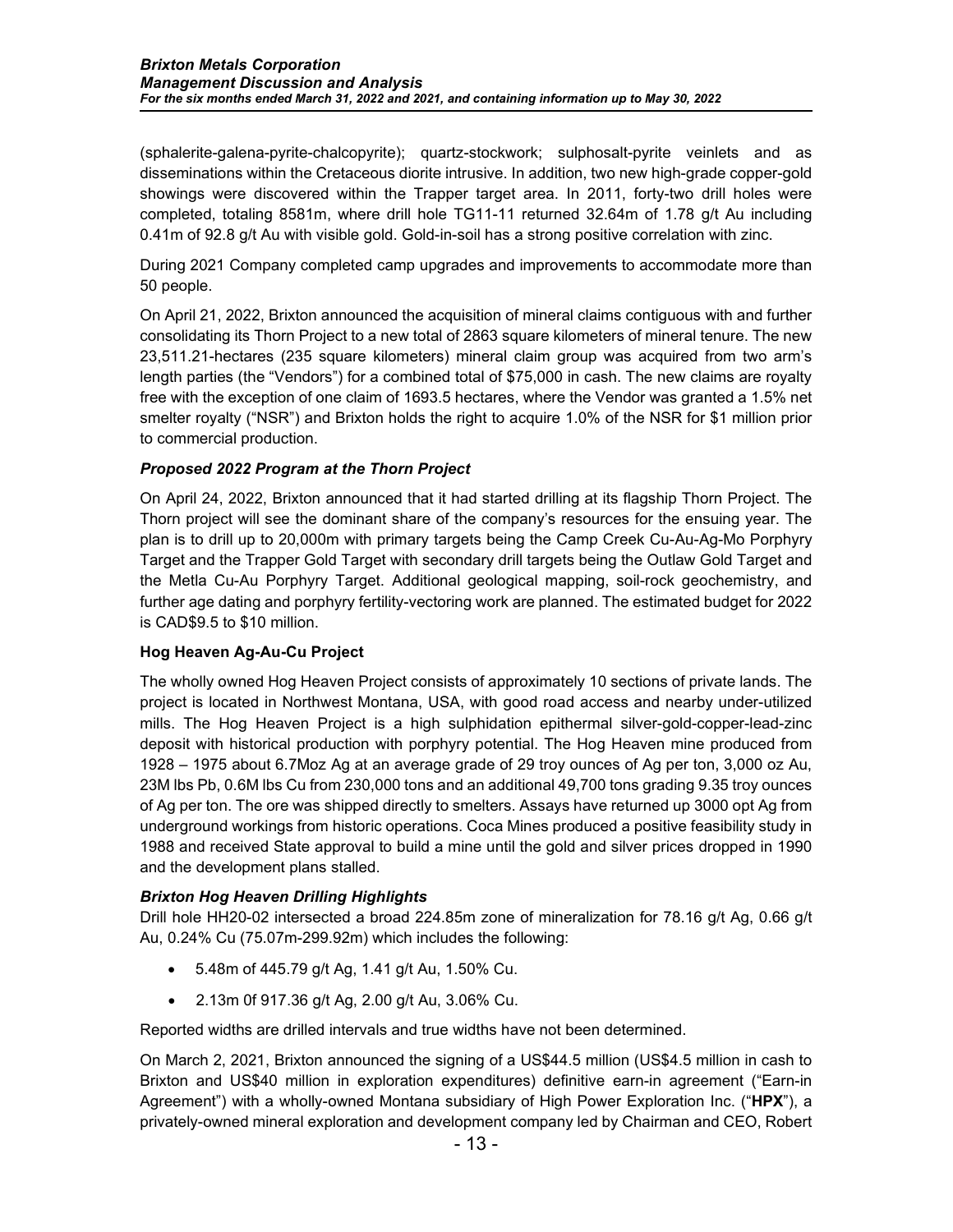Friedland (see October 27, 2020 news release). The Earn-in Agreement provides HPX (now Ivanhoe Electric Inc. ("Ivanhoe Electric") with an Option to earn up to 75% interest in the project over 11 years.

# *2021 Highlights*

- Ivanhoe completed a 14,500-meter re-logging program of current and historic drill core.
- Re-sampled approximately 2,600 pulp samples from historic drill holes at Flathead Mine and Ole Hill.
- Collected 337 soil samples and additional rock chip samples.
- Confirmed and updated geological mapping across the district.
- A 3D induced polarization (IP) survey along with a ground gravity survey was conducted over the entire project.
- Completed a Phase 1 Environmental Site Assessment (ESA).

Ivanhoe Electric is the operator of the Hog Heaven project.

### *2022 Program at the Hog Heaven Project*

Ivanhoe Electric has received permits and bonds are in place with the State of Montana's DEQ for drilling in 2022. The amount of drilling and timing is unknown however, under the Earn-in Agreement, Ivanhoe Electric is required to fund a minimum of US\$3 million of expenditures by February 26, 2023.

### **Langis and HudBay Silver-Cobalt Properties, Ontario, Canada**

The projects are located within the historic silver-cobalt mining camp include two past producers. The projects are located approximately 500 km north of Toronto, Canada. The Cobalt camp that includes the Langis Mine and HudBay Mine has historically produced over 500 million ounces of silver and 50 million pounds of cobalt. Silver recovery ranged from 88% to 94% based on historical records. Excellent local infrastructure: year-round road access, close proximity to power, railway and gas-pipeline and a new cobalt refiner was established by Electra and Glencore. Past production at the Langis mine was 10.6M ounces of silver and 358,340 pounds of cobalt. The silver recovery grade was approximately 25 oz/t (777.60 g/t). Past production at the HudBay mine produced a total of 6.4M ounces of silver at 123 oz/ton Ag and 185,570 pounds of cobalt.

An Exploration Agreement was signed with the Timiskaming First Nation and Brixton in 2016.

The only drilling at the Hudbay project was in 2018, which returned:

- HB18-31 intersected 2.00m of 1,667.30 g/t silver from 22m depth.
- HB18-26 intersected 4m of 536.50 g/t silver from 45m depth.

During the fall of 2020 and winter of 2021, the Company drilled 18,453.35m of NQ size core over 163 holes at the Langis Project. The drilling was successful in identifying new high-grade silver mineralization over significant widths.

### *Highlights from 2020/2021 drill results at the Langis Project*

- LM20-83 intersected 5.00m of 1,293.34 g/t Ag, including 2.00m of 3,205.00 g/t Ag.
- LM20-87 intersected 9.00m of 374.03 g/t Ag, including 2.00m of 1,492.50 g/t Ag.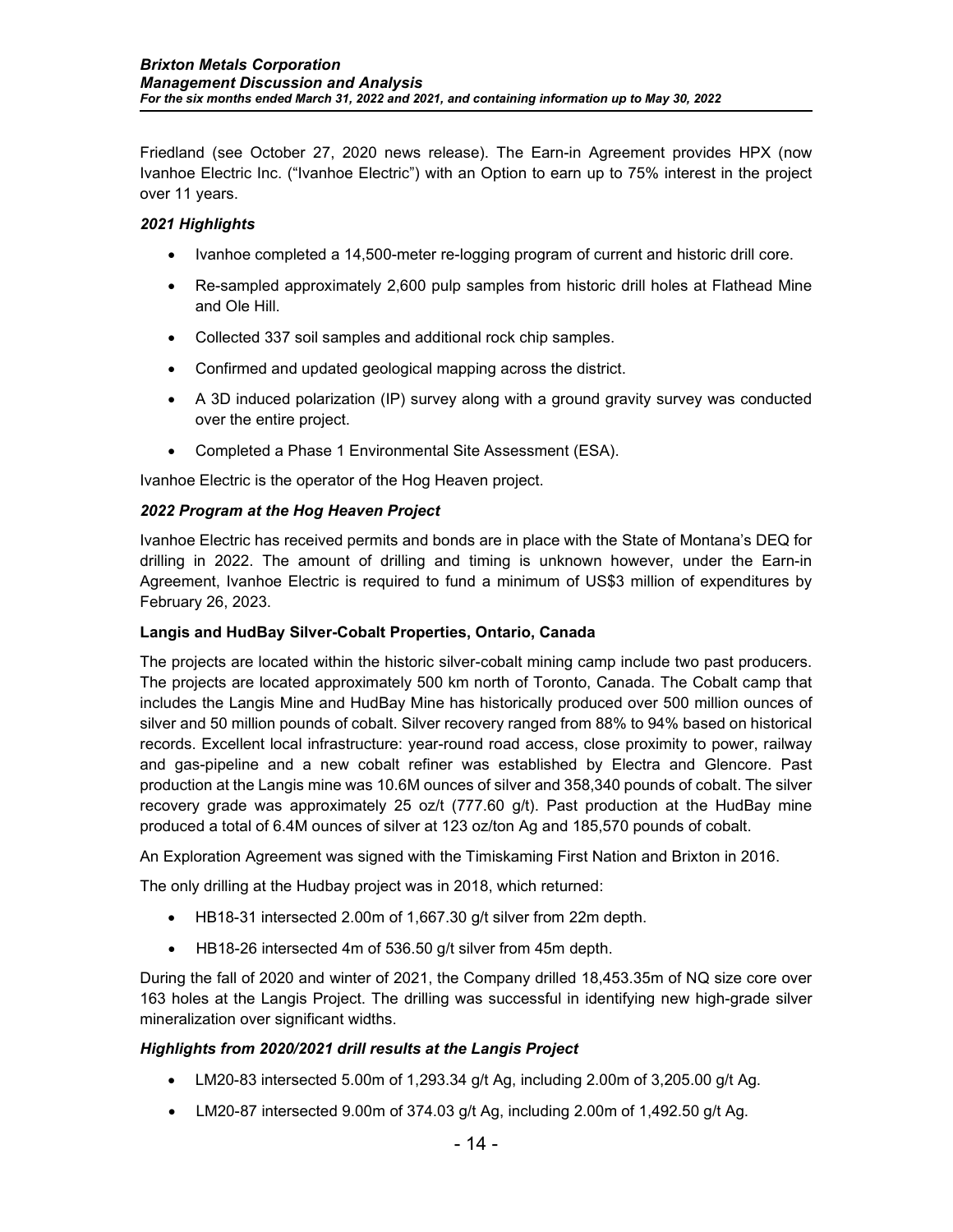- LM-20-133 intersected 2m of 5,847 g/t Ag from 16.6m,
	- including 1.2m of 11,663 g/t Ag, 0.71% Co, and
	- 9m of 272 g/t Ag from 23.6m.
- LM-20-131 intersected 7m of 962 g/t Ag.
- LM-21-242 drilled 3m of 1341 g/t Ag, 0.06% Co.
- L-21-245 drilled 24m of 187 g/t Ag, 0.02% Co from 131m depth,

Reported widths are drilled intervals and true widths have not been determined.

The silver mineralization occurs as native silver and within steeply-moderately and in some cases shallow dipping veins, veinlets and as disseminations, rosettes and fracture infill and can be associated with calcite, hematite, pyrite, cobaltite, chalcopyrite, niccolite and gold. Mineralization is hosted within any of the three main rock types: Archean volcanics and metasediments, Coleman Member sediments and Nipissing diabase. The deposit type is considered continental rift type mineralization. A detailed review of all the data at Langis suggests that there are at least two domains of mineralization, one being silver +- cobalt, the other being cobalt-nickel+-silver.

# *2022 Program at Langis and Hudbay Projects*

On April 11, 2022, Brixton announced that it had started 70 line-kilometers of IP geophysical survey at Langis, covering most of the property, to improve its understanding of the area and to identify new drill targets. Follow-up drilling on new targets generated is planned for the fall-winter of 2022- 2023. A 5000m to 8,000m drill program is anticipated. The overall budget for geophysics and drilling is estimated at \$1.8 million.

### **The Atlin Goldfields Project**

Brixton holds approximately 591 square kilometers of mineral rights in the Atlin Mining District of Northwest British Columbia. The project is located east of the town of Atlin and is road accessible with a well-established network of roads and is amenable to year-round drilling. Placer gold mining operations have been active in the Atlin Goldfield for the past 120 years. However, limited hard rock exploration has been conducted for the source of the placer gold.

Brixton's objective for this project is locate the source of the placer gold. The deposit type for the Atlin Goldfields Project is considered orogenic gold and intrusion related gold.

The Yellowjacket Target is a permitted 200 tpd mine on care and maintenance. Drilling at Yellowjacket Target has been shallow with an average drill length of 84m. The Yellowjacket Target is road accessible and located 9 kilometers from the town of Atlin. Core drilling by Homestake Minerals from 1986 to 1988 and between 2003 and 2011 identified high-grade gold mineralization in multiple zones within an 80metre wide shear zone.

Previously reported significant gold intersections include:

- YJ03-01 of 5.57m of 509.96 g/t Au.
- TW05-02 of 13.50m of 11.21 g/t Au.
- MET06-02 of 3.00m of 111.41 g/t Au.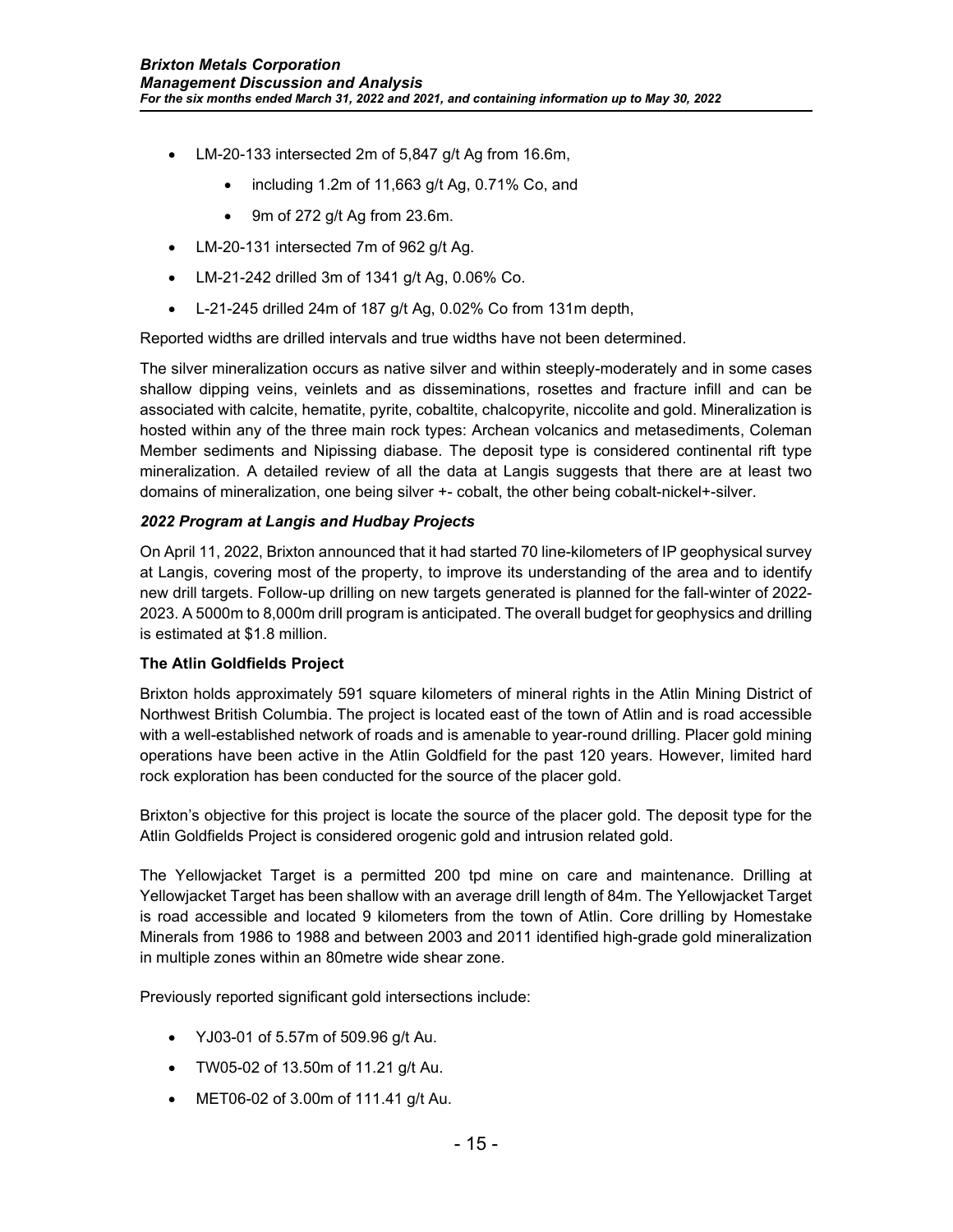The Imperial Mine dating back to 1899 is approximately 3 kilometers northwest of the Yellowjacket Target. Historic records indicate that 268 tonnes were mined at a grade of 11.5 g/t Au, Minfile 104N 008.

The LD Showing is approximately 12 kilometers from Atlin. Gold mineralization associated with quartz veins hosted within a shear zone. Grab samples collected by Brixton geologists have assayed up to 293 g/t Au.

One rock grab sample from Union Target returned 53.6 g/t Au of listwanite-quartz vein.

During 2021, the Company collected 2,592 soils and 216 rocks and conducted structural mapping at the Union gold target.

On May 6, 2022, Brixton entered into a definitive agreement with Pacific Bay (pursuant to a LOI with Pacific Bay announced on March 24, 2022), for Pacific Bay to acquire a 100% interest in the Atlin project. Pursuant to the definitive agreement, Pacific Bay may acquire a 51% interest in the Atlin project for consideration of \$1,725,000 in cash, the issuance of 5,000,000 Pacific Bay common shares, and incurring \$3,500,000 in exploration expenditures on or before the fourth anniversary of the closing of the agreement. A further 49% interest may be acquired for consideration of \$1,500,000 in cash, the issuance of 5,000,000 Pacific Bay common shares, and incurring \$3,500,000 in exploration expenditures on or before the seventh anniversary of the closing of the agreement. Brixton will retain a 2% NSR.

# *Qualified Person*

Mr. Gary R. Thompson, P.Geo., President, Chairman and CEO of the Company is a Qualified Person as defined under National Instrument 43-101 standards and has reviewed and approved this summary of results.

# **Environmental, Social and Governance**

During this period, Brixton initiated an internal Environmental, Social and Governance ("ESG") review. The purpose of this review was to collect the Company's ESG information and data, identify risks, review existing risk mitigation plans, and analyze potential gaps and opportunities. This review is expected to be completed by September 30, 2022. Brixton commits to develop an ESG strategy that aligns with early-stage mineral exploration, establish consistent and controlled ESG policies, and engage all stakeholders to pursue a sustainable growth.

# **Risk Factors**

The Company is in the business of acquiring, exploring and, if warranted, developing and exploiting natural resource properties, currently in British Columbia. Due to the nature of the Company's proposed business and the present stage of exploration of its mineral properties (which are primarily early-stage exploration properties with no known resources or reserves), the following risk factors, among others, may apply:

*Covid-19:* In March 2020, the World Health Organization declared coronavirus COVID-19 a global pandemic. This contagious disease outbreak, which has continued to spread, and any related adverse public health developments, has adversely affected workforces, economies, and financial markets globally, potentially leading to an economic downturn. It is not possible for the Company to predict the duration or magnitude of the adverse results of the outbreak and its effects on the Company's business or ability to raise funds.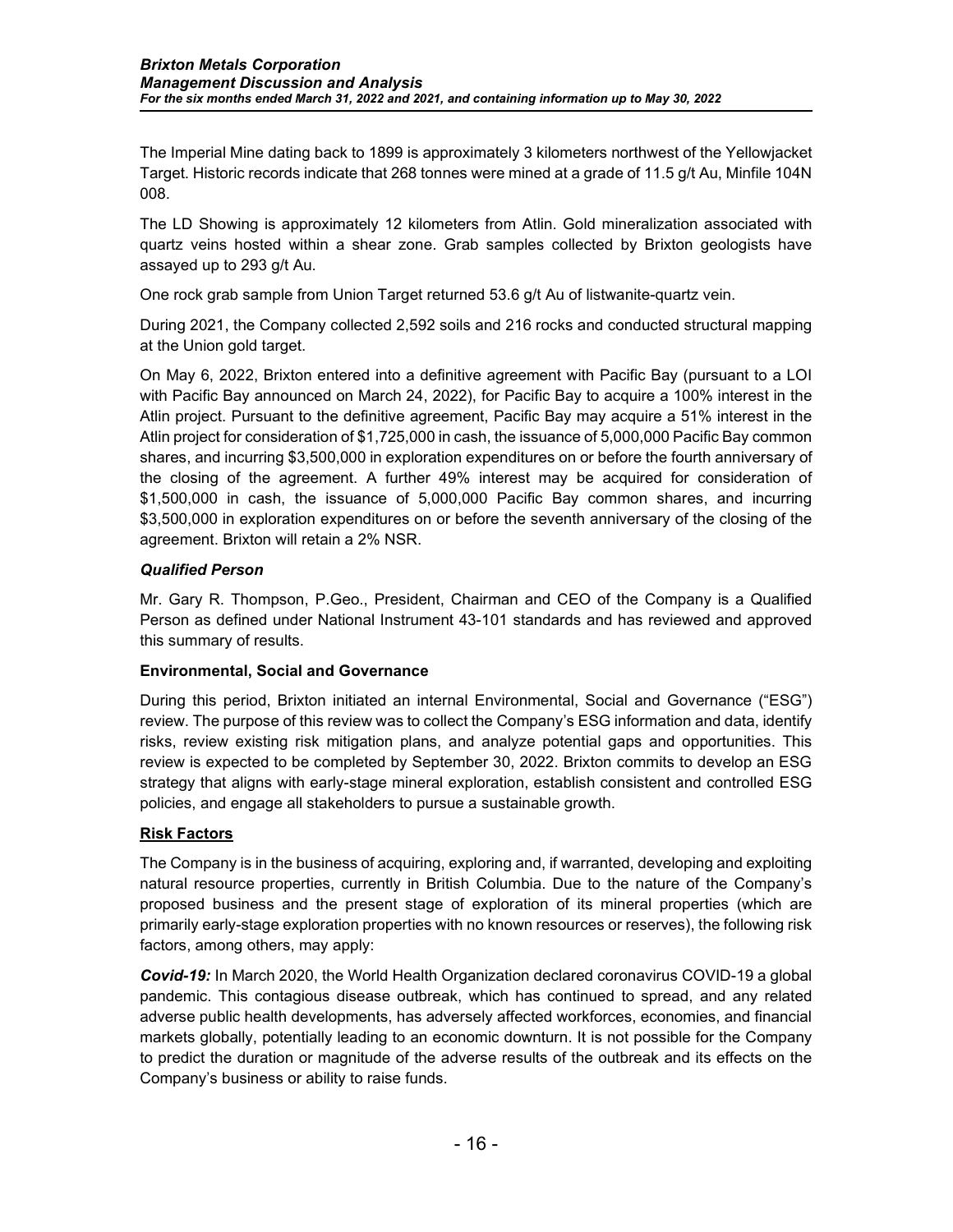*War in Ukraine:* on February 24, 2022, Russia invaded the country of Ukraine. This has created worldwide supply chain issues, market instability and volatility, and increased inflation. The Company cannot predict the duration or magnitude of the adverse results of this conflict and its effects on the Company's business or ability to raise funds.

*Resource Exploration and Development is Generally a Speculative Business:* Resource exploration and development is a speculative business and involves a high degree of risk, including, among other things, unprofitable efforts resulting not only from the failure to discover mineral deposits but from finding mineral deposits which, though present, are insufficient in size to return a profit from production. The marketability of natural resources that may be acquired or discovered by the Company will be affected by numerous factors beyond the control of the Company. These factors include market fluctuations, the proximity and capacity of natural resource markets, government regulations, including regulations relating to prices, taxes, royalties, land use, importing and exporting of minerals and environmental protection. The exact effect of these factors cannot be accurately predicted, but the combination of these factors may result in the Company not receiving an adequate return on invested capital. *The vast majority of exploration projects do not result in the discovery of commercially mineable deposits of ore.* Substantial expenditures are required to establish ore reserves through drilling and metallurgical and other testing techniques, determine metal content and metallurgical recovery processes to extract metal from the ore, and construct, renovate or expand mining and processing facilities. No assurance can be given that any level of recovery of ore reserves will be realized or that any identified mineral deposit, even if it is established to contain an estimated resource, will ever qualify as a commercial mineable ore body which can be legally and economically exploited. The great majority of exploration projects do not result in the discovery of commercially mineable deposits of ore.

*Fluctuation of Metal Prices:* Even if commercial quantities of mineral deposits are discovered by the Company, there is no guarantee that a profitable market will exist for the sale of the metals produced. Factors beyond the control of the Company may affect the marketability of any substances discovered. The prices of various metals have experienced significant movement over short periods of time, and are affected by numerous factors beyond the control of the Company, including international economic and political trends, expectations of inflation, currency exchange fluctuations, interest rates and global or regional consumption patterns, speculative activities and increased production due to improved mining and production methods. The supply of and demand for metals are affected by various factors, including political events, economic conditions and production costs in major producing regions. There can be no assurance that the price of any commodities will be such that any of the properties in which the Company has, or has the right to acquire, an interest may be mined at a profit.

*Share Price Volatility:* During the past year, exploration or development stage companies have experienced unprecedented volatility in price which have not necessarily been related to the operating performance, underlying asset values or prospects of such companies. Consequently, despite the Company's past success in securing significant equity financing, market forces may render it difficult or impossible for the Company to secure places to purchase new share issues at a price which will not lead to severe dilution to existing shareholders, or at all. Therefore, there can be no assurance that significant fluctuations in the trading price of the Company's common shares will not occur, or that such fluctuations will not materially adversely impact on the Company's ability to raise equity funding without significant dilution to its existing shareholders, or at all.

*Financing Risks:* The Company has limited financial resources, has no source of operating cash flow and has no assurance that additional funding will be available to it for further exploration and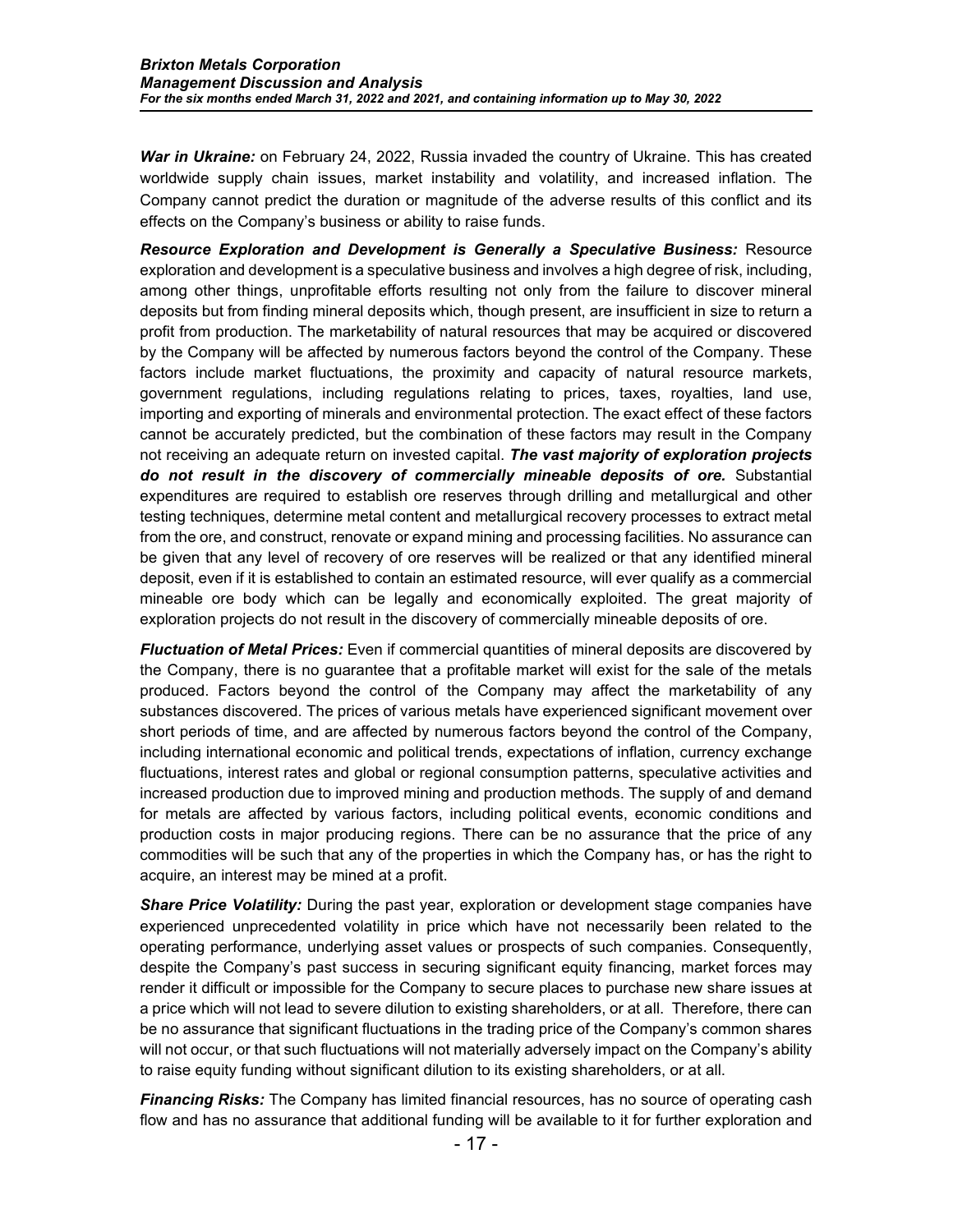development of its projects or to fulfill its obligations under any applicable agreements. Although the Company has been successful in the past in obtaining financing through the sale of equity securities, there can be no assurance that it will be able to obtain adequate financing in the future or that the terms of such financing will be favorable. Failure to obtain such additional financing could result in delay or indefinite postponement of further exploration and development of its projects with the possible loss of such properties.

*Insufficient Financial Resources:* The Company does not presently have sufficient financial resources to undertake by itself the acquisition, exploration, and development of all of its planned acquisition, exploration and development programs. Future property acquisitions and the development of the Company's properties will therefore depend upon the Company's ability to obtain financing through the joint venturing of projects, private placement financing, public financing, short- or long-term borrowings or other means. There is no assurance that the Company will be successful in obtaining the required financing. Failure to raise the required funds could result in the Company losing, or being required to dispose of, its interest in its properties.

*Dilution to the Company's existing shareholders:* The Company will require additional equity financing to be raised in the future. The Company may issue securities at less than favorable terms to raise sufficient capital to fund its business plan. Any transaction involving the issuance of equity securities or securities convertible into common shares would result in dilution, possibly substantial, to present and prospective holders of common shares.

*Increased costs:* Management anticipates that costs at the Company's projects will frequently be subject to variation from one year to the next due to several factors, such as the results of ongoing exploration activities (positive or negative), changes in the nature of mineralization encountered, and revisions to exploration programs, if any, in response to the foregoing. In addition, exploration program costs are affected by the price of commodities such as fuel, rubber and electricity and the availability (or otherwise) of consultants and drilling contractors. Increases in the prices of such commodities or a scarcity of consultants or drilling contractors could render the costs of exploration programs to increase significantly over those budgeted. A material increase in costs for any significant exploration programs could have a significant effect on the Company's operating funds and ability to continue its planned exploration programs.

*Mining Industry is Intensely Competitive:* The Company's business of the acquisition, exploration and development of mineral properties is intensely competitive. The Company may be at a competitive disadvantage in acquiring additional mining properties because it must compete with other individuals and companies, many of which have greater financial resources, operational experience and technical capabilities than the Company. Increased competition could adversely affect the Company's ability to attract necessary capital funding or acquire suitable producing properties or prospects for mineral exploration in the future.

*Permits and Licenses:* The operations of the Company will require licenses and permits from various governmental authorities. There can be no assurance that the Company will be able to obtain all necessary licenses and permits that may be required to carry out exploration, development and mining operations at its projects, on reasonable terms or at all. Delays or a failure to obtain such licenses and permits, or a failure to comply with the terms of any such licenses and permits that the Company does obtain could have a material adverse effect on the Company.

*Government Regulation:* Any exploration, development or mining operations carried on by the Company, will be subject to government legislation, policies and controls relating to prospecting, development, production, environmental protection, mining taxes and labour standards. In addition,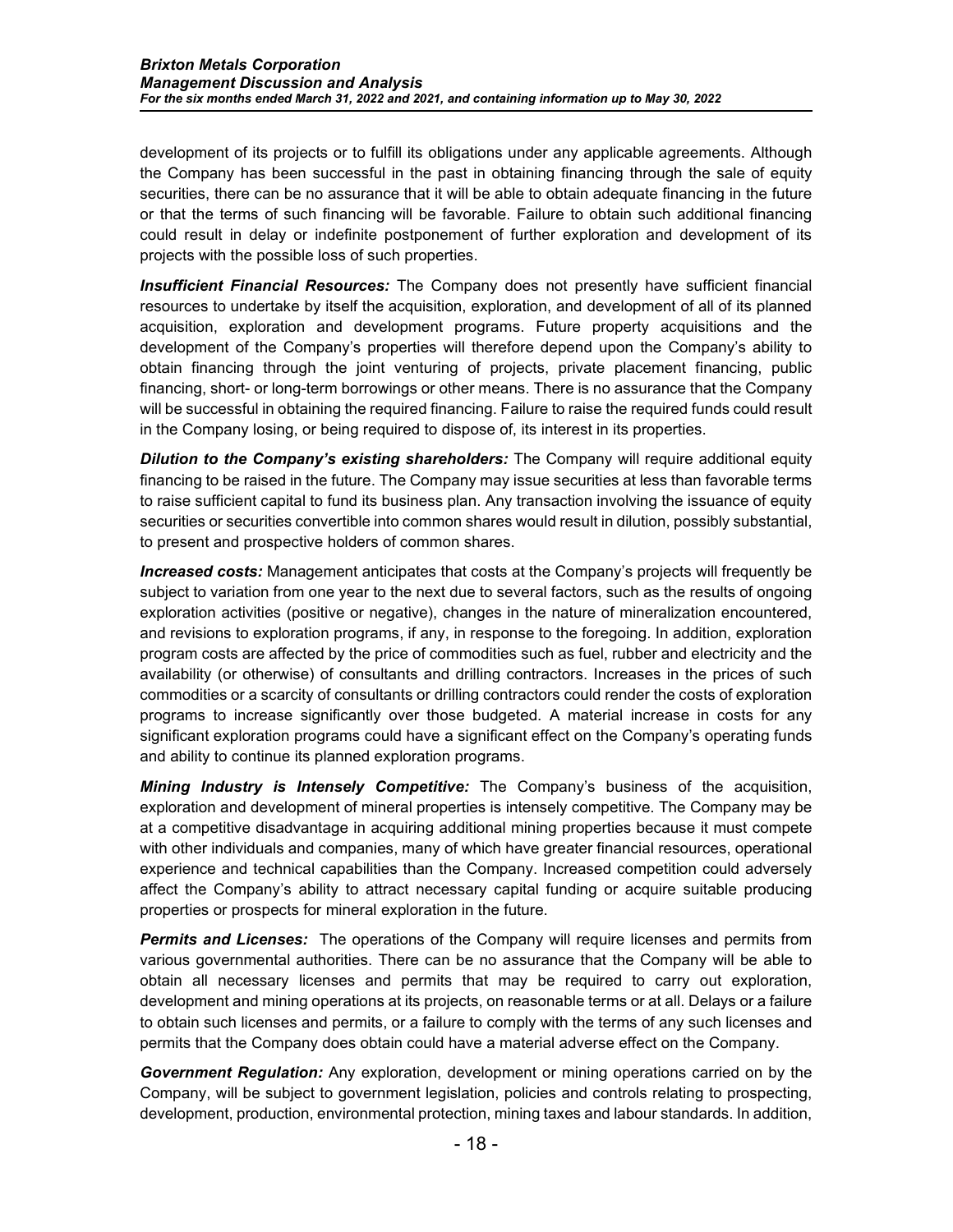the profitability of any mining prospect is affected by the market for precious and/or base metals which is influenced by many factors including changing production costs, the supply and demand for metals, the rate of inflation, the inventory of metal producing corporations, the political environment and changes in international investment patterns.

*Environmental Restrictions*: The activities of the Company are subject to environmental regulations promulgated by government agencies in different countries from time to time. Environmental legislation generally provides for restrictions and prohibitions on spills, releases or emissions into the air, discharges into water, management of waste, management of hazardous substances, protection of natural resources, antiquities and endangered species and reclamation of lands disturbed by mining operations. Certain types of operations require the submission and approval of environmental impact assessments. Environmental legislation is evolving in a manner which means stricter standards, and enforcement. Fines and penalties for non-compliance are more stringent. Environmental assessments of proposed projects carry a heightened degree of responsibility for companies and directors, officers and employees. The cost of compliance with changes in governmental regulations has a potential to reduce the profitability of operations.

*Foreign Countries and Political Risk:* All of the mineral properties held by the Company are located in Canada, where mineral exploration and mining activities may be affected in varying degrees by changes in government regulations such as tax laws, business laws, environmental laws and mining laws, affecting the Company's business. Any changes in regulations or shifts in political conditions are beyond the control of the Company and may adversely affect its business, or if significant enough, may make it impossible to continue to operate in the country. Operations may be affected in varying degrees by government regulations with respect to restrictions on production, price controls, foreign exchange restrictions, export controls, income taxes, expropriation of property, environmental legislation and mine safety.

*Dependence Upon Others and Key Personnel:* The success of the Company's operations will depend upon numerous factors, many of which are beyond the Company's control, including (i) the ability to design and carry out appropriate exploration programs on its mineral properties; (ii) the ability to produce minerals from any mineral deposits that may be located; (iii) the ability to attract and retain additional key personnel in exploration, marketing, mine development and finance; and (iv) the ability and the operating resources to develop and maintain the properties held by the Company. These and other factors will require the use of outside suppliers as well as the talents and efforts of the Company and its consultants and employees. There can be no assurance of success with any or all of these factors on which the Company's operations will depend, or that the Company will be successful in finding and retaining the necessary employees, personnel and/or consultants in order to be able to successfully carry out such activities.

*Surface Rights and Access:* Although the Company acquires the rights to some or all of the minerals in the ground subject to the tenures that it acquires, or has a right to acquire, in most cases it does not thereby acquire any rights to, or ownership of, the surface to the areas covered by its mineral tenures. In such cases, applicable mining laws usually provide for rights of access to the surface for the purpose of carrying on mining activities, however, the enforcement of such rights through the applicable courts can be costly and time consuming. In areas where there are no existing surface rights holders, this does not usually cause a problem, as there are no impediments to surface access. However, in areas where there are local populations or landowners, it is necessary, as a practical matter, to negotiate surface access. There can be no guarantee that, despite having the right at law to access the surface and carry-on exploration and mining activities, the Company will be able to negotiate a satisfactory agreement with any such existing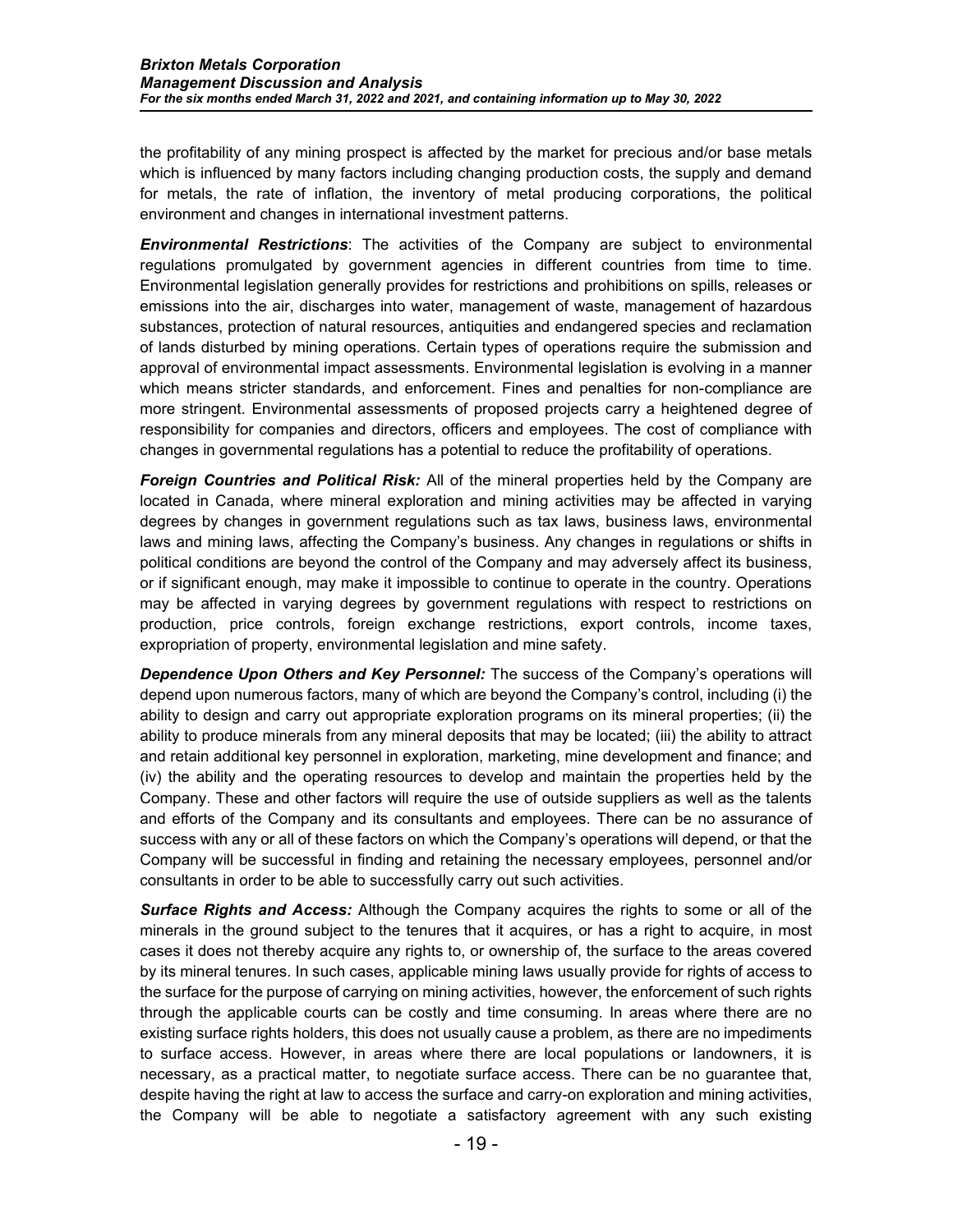landowners/occupiers for such access, and therefore it may be unable to carry out mining activities. In addition, in circumstances where such access is denied, or no agreement can be reached, the Company may need to rely on the assistance of local officials or the courts in such jurisdiction. The Company has not, to date, experienced any problems in gaining access to any of its properties.

**Title Matters:** Although the Company has taken steps to verify the title to the mineral properties in which it has or has a right to acquire an interest in accordance with industry standards for the current stage of exploration of such properties, these procedures do not guarantee title (whether of the Company or of any underlying vendor(s) from whom the Company may be acquiring its interest). Title to mineral properties may be subject to unregistered prior agreements or transfers, and may also be affected by undetected defects or the rights of indigenous peoples. The Company has investigated title to all of its mineral properties and, to the best of its knowledge, title to all of its properties for which titles have been issued are in good standing.

*Exploration and Mining Risks:* Fires, power outages, labour disruptions, flooding, explosions, cave-ins, landslides and the inability to obtain suitable or adequate machinery, equipment or labour are other risks involved in the operation of mines and the conduct of exploration programs. Substantial expenditures are required to establish reserves through drilling, to develop metallurgical processes, to develop the mining and processing facilities and infrastructure at any site chosen for mining. Although substantial benefits may be derived from the discovery of a major mineralized deposit, no assurance can be given that minerals will be discovered in sufficient quantities to justify commercial operations or that funds required for development can be obtained on a timely basis. The economics of developing mineral properties is affected by many factors including the cost of operations, variations of the grade of ore mined, fluctuations in the price of gold or other minerals produced, costs of processing equipment and other factors such as government regulations, including regulations relating to royalties, allowable production, importing and exporting of minerals and environmental protection. In addition, the grade of mineralization ultimately mined may differ from that indicated by drilling results and such differences could be material. Short term factors, such as the need for orderly development of ore bodies or the processing of new or different grades, may have an adverse effect on mining operations and on the results of operations. There can be no assurance that minerals recovered in small scale laboratory tests will be duplicated in large scale tests under on-site conditions or in production scale operations. Material changes in geological resources, grades, stripping ratios or recovery rates may affect the economic viability of projects.

*Regulatory Requirements:* The activities of the Company are subject to extensive regulations governing various matters, including environmental protection, management and use of toxic substances and explosives, management of natural resources, exploration, development of mines, production and post-closure reclamation, exports, price controls, taxation, regulations concerning business dealings with indigenous peoples, labour standards on occupational health and safety, including mine safety, and historic and cultural preservation. Failure to comply with applicable laws and regulations may result in civil or criminal fines or penalties, enforcement actions thereunder, including orders issued by regulatory or judicial authorities causing operations to cease or be curtailed, and may include corrective measures requiring capital expenditures, installation of additional equipment, or remedial actions, any of which could result in the Company incurring significant expenditures. The Company may also be required to compensate those suffering loss or damage by reason of a breach of such laws, regulations or permitting requirements. It is also possible that future laws and regulations, or more stringent enforcement of current laws and regulations by governmental authorities, could cause additional expense, capital expenditures,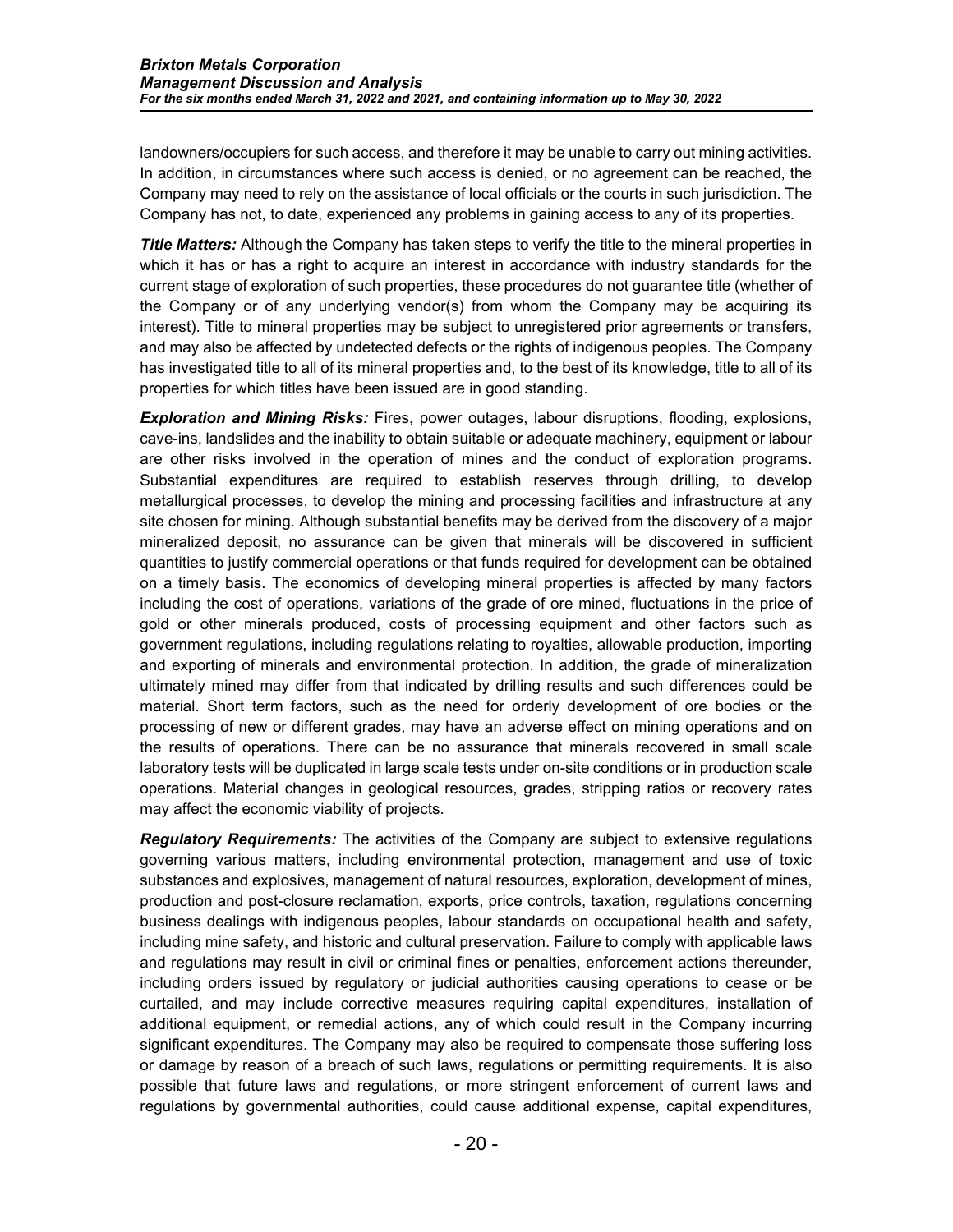restrictions on or suspension of the Company's operations and delays in the exploration and development of the Company's properties.

*Limited Experience with Development-Stage Mining Operations:* The Company has very limited experience in placing mineral resource properties into production, and its ability to do so will be dependent upon using the services of appropriately experienced personnel or entering into agreements with other major resource companies that can provide such expertise. There can be no assurance that the Company will have available to it the necessary expertise when and if it places its resource properties into production.

*Uncertainty of Resource Estimates/Reserves:* Unless otherwise indicated, mineralization figures presented in the Company's filings with securities regulatory authorities, press releases and other public statements that may be made from time to time are based upon estimates made by Company personnel and independent geologists. These estimates are imprecise and depend upon geological interpretation and statistical inferences drawn from drilling and sampling analysis, which may prove to be unreliable. There can be no assurance that:

- these estimates will be accurate;
- reserves, resource or other mineralization figures will be accurate; or
- this mineralization could be mined or processed profitably.

Because the Company has not commenced production at any of its properties, and has not defined or delineated any proven or probable reserves on any of its properties, mineralization estimates for the Company's properties may require adjustments or downward revisions based upon further exploration or development work or actual production experience. In addition, the grade of ore ultimately mined, if any, may differ from that indicated by drilling results. There can be no assurance that minerals recovered in small-scale tests will be duplicated in large-scale tests under on-site conditions or in production scale. The resource estimates contained in the Company's filings with securities regulatory authorities, press releases and other public statements that may be made from time to time have been determined and valued based on assumed future prices, cut-off grades and operating costs that may prove to be inaccurate. Extended declines in market prices for gold, silver, copper, iron or other metals may render portions of the Company's mineralization uneconomic and result in reduced reported mineralization. Any material reductions in estimates of mineralization, or of the Company's ability to extract this mineralization, could have a material adverse effect on the Company's results of operations or financial condition. **The failure to establish additional proven or probable reserves could restrict the Company's ability to successfully implement its strategies for long-term growth**.

*No Assurance of Profitability:* The Company has no history of earnings and, due to the nature of its business there can be no assurance that the Company will ever be profitable. The Company has not paid dividends on its shares since incorporation and does not anticipate doing so in the foreseeable future. The only present source of funds available to the Company is from the sale of its common shares or, possibly, from the sale or optioning of a portion of its interest in its mineral properties. Even if the results of exploration are encouraging, the Company may not have sufficient funds to conduct the further exploration that may be necessary to determine whether or not a commercially mineable deposit exists. While the Company may generate additional working capital through further equity offerings or through the sale or possible syndication of its properties, there can be no assurance that any such funds will be available on favorable terms, or at all. At present, it is impossible to determine what amounts of additional funds, if any, may be required. Failure to raise such additional capital could put the continued viability of the Company at risk.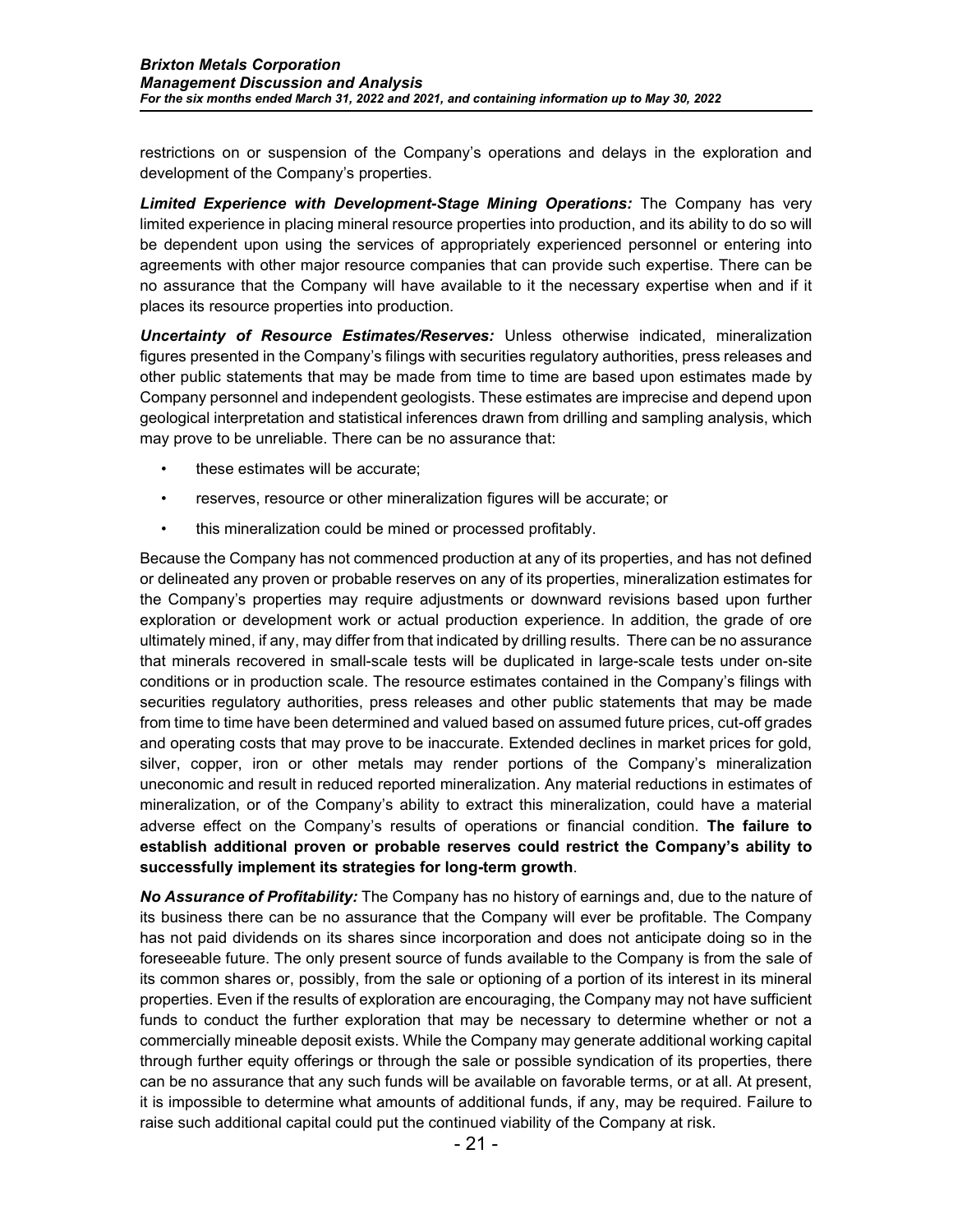*Uninsured or Uninsurable Risks:* Exploration, development and mining operations involve various hazards, including environmental hazards, industrial accidents, metallurgical and other processing problems, unusual or unexpected rock formations, structural cave-ins or slides, flooding, fires, metal losses and periodic interruptions due to inclement or hazardous weather conditions. These risks could result in damage to or destruction of mineral properties, facilities or other property, personal injury, environmental damage, delays in operations, increased cost of operations, monetary losses and possible legal liability. The Company may not be able to obtain insurance to cover these risks at economically feasible premiums or at all. The Company may elect not to insure where premium costs are disproportionate to the Company's perception of the relevant risks. The payment of such insurance premiums and of such liabilities would reduce the funds available for exploration and production activities.

*Enforcement of Civil Liabilities***:** As some of the assets of the Company and its subsidiaries were located in the United States, it may be difficult or impossible to enforce judgments granted by a court in Canada against the assets of the Company and its subsidiaries.

*The Company may be a "passive foreign investment company" under the U.S. Internal Revenue Code, which may result in material adverse U.S. federal income tax consequences to investors in the Company's common shares that are U.S. taxpayers***:** Investors in the Company's common shares that are U.S. taxpayers should be aware that the Company expects it will in the current year be, a "passive foreign investment company" under Section 1297(a) of the U.S. Internal Revenue Code (a "PFIC"). If the Company is or becomes a PFIC, generally any gain recognized on the sale of the Company's common shares and any "excess distributions" (as specifically defined) paid on such common shares must be allocated to each day in a U.S. taxpayer's holding period for the common shares. The amount of any such gain or excess distribution allocated to prior years of such U.S. taxpayer's holding period for the common shares generally will be subject to U.S. federal income tax at the highest tax applicable to ordinary income in each such prior year, and the U.S. taxpayer will be required to pay interest on the resulting tax liability for each such prior year, calculated as if such tax liability had been due in each such prior year.

Alternatively, a U.S. taxpayer that makes a "qualified electing fund" (a "QEF") election with respect to the Company generally will be subject to U.S. federal income tax on such U.S. taxpayer's pro rata share of the Company's "net capital gain" and "ordinary earnings" (as specifically defined and calculated under U.S. federal income tax rules), regardless of whether such amounts are actually distributed by the Company. U.S. taxpayers should be aware, however, that there can be no assurance that the Company will satisfy record keeping requirements under the QEF rules or that the Company will supply U.S. taxpayers with required information under the QEF rules, in event that the Company is a PFIC and a U.S. taxpayer wishes to make a QEF election. As a second alternative, a U.S. taxpayer may make a "mark-to-market election" if the Company is a PFIC and the Company's common shares are "marketable stock" (as specifically defined). A U.S. taxpayer that makes a mark-to-market election generally will include in gross income, for each taxable year in which the Company is a PFIC, an amount equal to the excess, if any, of (a) the fair market value of the common shares as of the close of such taxable year over (b) such U.S. taxpayer's adjusted tax basis in the common shares.

Due to the extreme complexity of the PFIC rules and the potentially materially adverse consequence to a shareholder that is a U.S. taxpayer of the Company being a PFIC, it is critical that each shareholder that is a U.S. taxpayer consult with that shareholder's U.S. tax adviser before undertaking any transactions in the Company's common shares.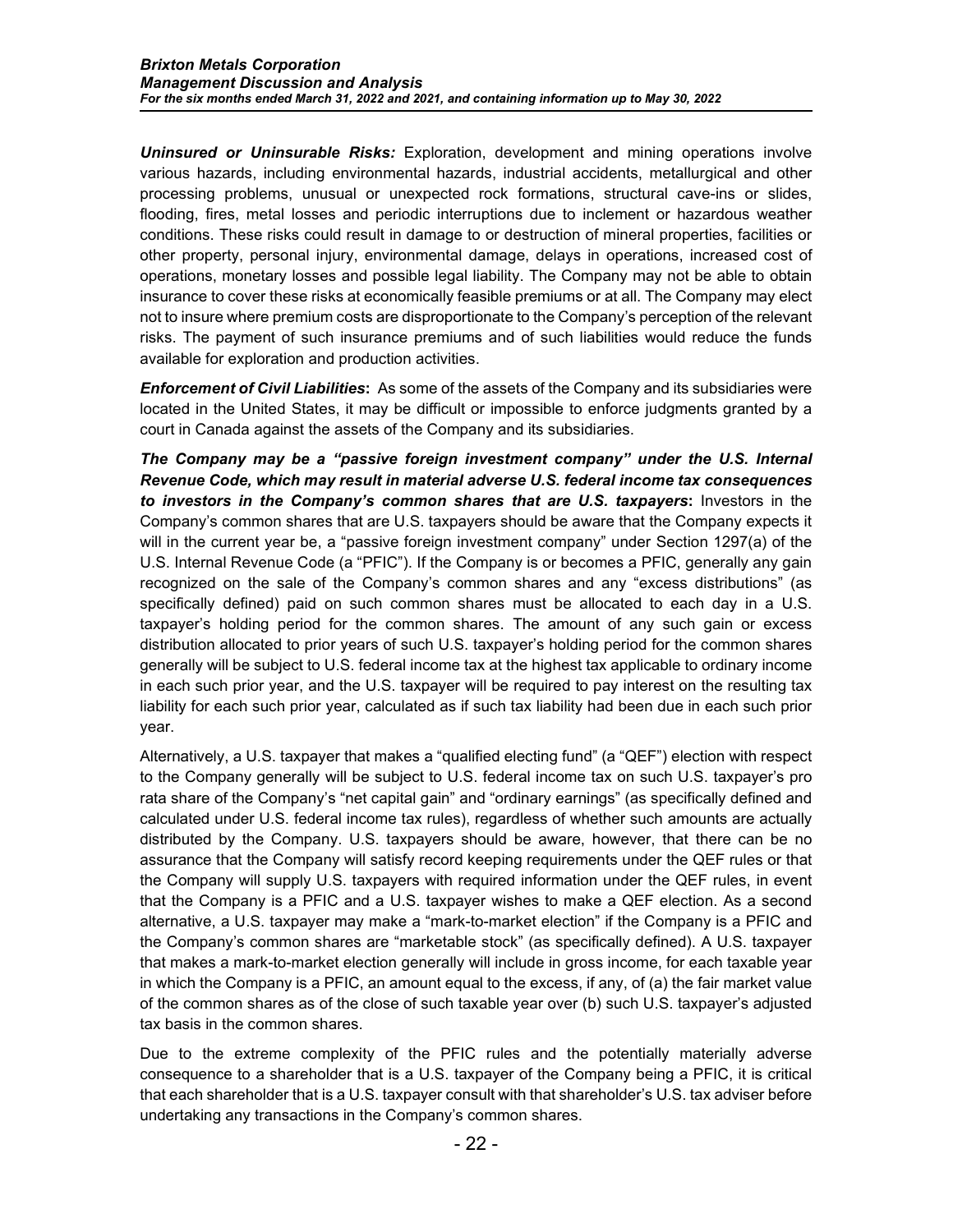### **Off-Balance Sheet Arrangements**

The Company does not have any off-balance sheet arrangements.

### **Proposed Transactions**

There are no proposed transactions as at March 31, 2022 and to the date of this MD&A.

#### **Additional Disclosure for Venture Issuers without Significant Revenue**

Additional disclosure concerning the Company's general and administrative expenses and resource property costs is provided in the Company's Statement of Operations and Deficit and Schedule of Resource Property Expenditures contained in its condensed consolidated interim financial statements for the six months ended March 31, 2022 that is available on the Company's website at [www.brixtonmetals.com](http://www.brixtonmetals.com/) or on its SEDAR Page Site accessed through [www.sedar.com.](http://www.sedar.com/)

#### **Disclosure of Outstanding Share Data**

Brixton's authorized capital is unlimited common shares without par value and unlimited preferred shares without par value. As at May 30, 2022, the following common shares are outstanding:

|                                             |             | <b>Exercise</b> |                    |
|---------------------------------------------|-------------|-----------------|--------------------|
|                                             | # of Shares | <b>Price</b>    | <b>Expiry Date</b> |
| <b>Issued and Outstanding Common Shares</b> | 257,776,673 |                 |                    |
| <b>Stock Options</b>                        | 35,000      | \$0.14          | April 7, 2025      |
|                                             | 1,950,000   | \$0.70          | September 12, 2026 |
|                                             | 975,000     | \$0.50          | April 3, 2027      |
|                                             | 125,000     | \$0.50          | June 21, 2027      |
|                                             | 1,560,000   | \$0.30          | January 8, 2028    |
|                                             | 100,000     | \$0.21          | August 1, 2028     |
|                                             | 1,499,000   | \$0.15          | December 17, 2028  |
|                                             | 3,300,000   | \$0.30          | August 27, 2029    |
|                                             | 2,100,000   | \$0.17          | June 5, 2030       |
|                                             | 3,050,000   | \$0.225         | February 3, 2031   |
| Warrants                                    | 1,919,462   | \$0.25          | August 9, 2022     |
|                                             | 12,689,000  | \$0.35          | August 12, 2023    |
|                                             | 770,364     | \$0.25          | August 12, 2022    |
|                                             | 8,510,638   | \$0.36          | November 3, 2023   |
|                                             | 381,724     | \$0.36          | November 19, 2022  |
|                                             | 84,000      | \$0.36          | December 18, 2022  |
|                                             | 12,005,000  | \$0.26          | December 7, 2024   |
|                                             | 11,795,500  | \$0.26          | December 7, 2023   |
|                                             | 503,460     | \$0.18          | December 7, 2023   |
|                                             | 3,127,110   | \$0.26          | December 15, 2024  |
|                                             | 5,075,000   | \$0.26          | December 15, 2023  |
|                                             | 11,029,414  | \$0.26          | December 15, 2024  |
|                                             | 1,022,237   | \$0.18          | December 15, 2023  |
| Fully Diluted at May 30, 2022               | 341,383,582 |                 |                    |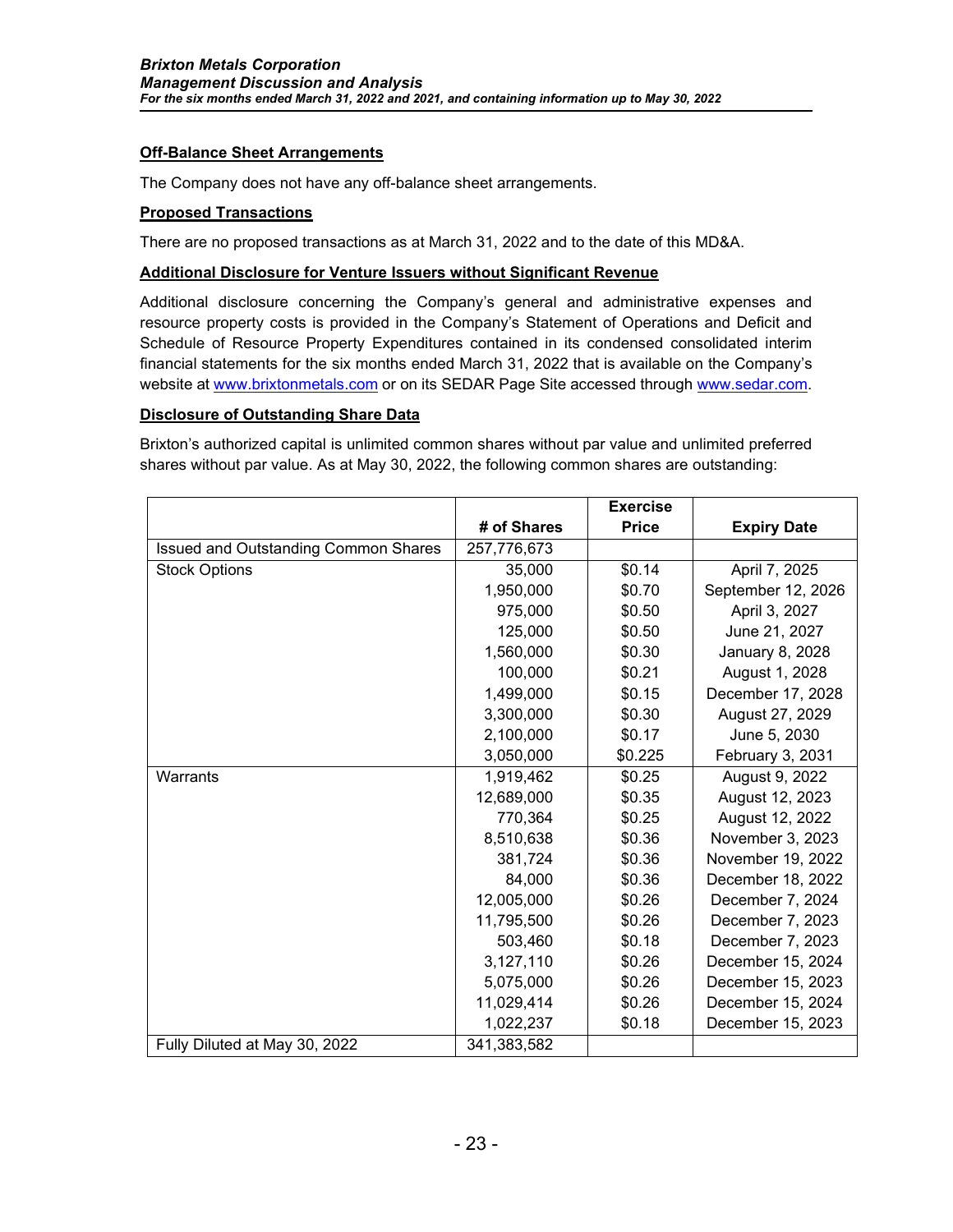# **Transactions with Related Parties**

The Company has entered into certain transactions with related parties during the six months ended March 31, 2022. All transactions with related parties have occurred in the normal course of operations and are measured at the exchange amount, which is the amount of consideration established and agreed upon by the related parties.

A description of these related party transactions is as follows:

| Name of<br>Director/Officer | <b>Position</b>                        | Category                       | <b>Amount</b><br>Paid/Accrued |
|-----------------------------|----------------------------------------|--------------------------------|-------------------------------|
| Gary Thompson               | Director, President<br>& CEO, Chairman | Consulting Fees <sup>(1)</sup> | \$130,200                     |
| Cale J. Moodie              | Director, CFO                          | Consulting Fees <sup>(2)</sup> | \$72,450                      |
| lan Ball                    | Director                               | Director Fees                  | \$10,500                      |
| Randall Thompson            | Director                               | Director Fees                  | \$10,500                      |
| Rita Adiani                 | Director                               | Director Fees                  | \$10,500                      |

(1) Consulting fees for services were paid to XT88 Holdings Inc., a company controlled by Mr. Thompson.

(2) Amounts paid to Spartan Pacific Financial Ltd., a company controlled by Mr. Moodie, for accounting related services.

A spouse of a director also received \$46,135 (2021 - \$48,715) for administrative services (included in salaries and employee benefits).

### **Contractual Obligations**

Other than as disclosed above, the Company has no other material contractual obligations.

### **Accounting Policies and Estimates**

Significant judgments are used in the Company's assessment of its ability to continue as a going concern which is described in note 1 of the condensed consolidated interim financial statements. Significant accounting estimates are used in the determination of fair value and value in use for purposes of the recoverability of the carrying value of mineral properties, determination of reclamation obligations, valuation of share-based payments, and the valuation of deferred income taxes. These estimates involve considerable judgment and are, or could be, affected by significant factors that are out of the Company's control. Actual results may differ from these estimates.

### *Impairment*

At the end of each reporting period the carrying amounts of the Company's long-lived assets, including mineral property interests, are reviewed to determine whether there is any indication that those assets are impaired. If any such indication exists, the recoverable amount of the asset is estimated in order to determine the extent of the impairment, if any. The recoverable amount is the higher of fair value less costs to sell and value in use. Fair value is determined as the amount that would be obtained from the sale of the asset in an arm's length transaction between knowledgeable and willing parties. In assessing value in use, the estimated future cash flows are discounted to their present value using a discount rate that reflects current market assessments of the time value of money and the risks specific to the asset.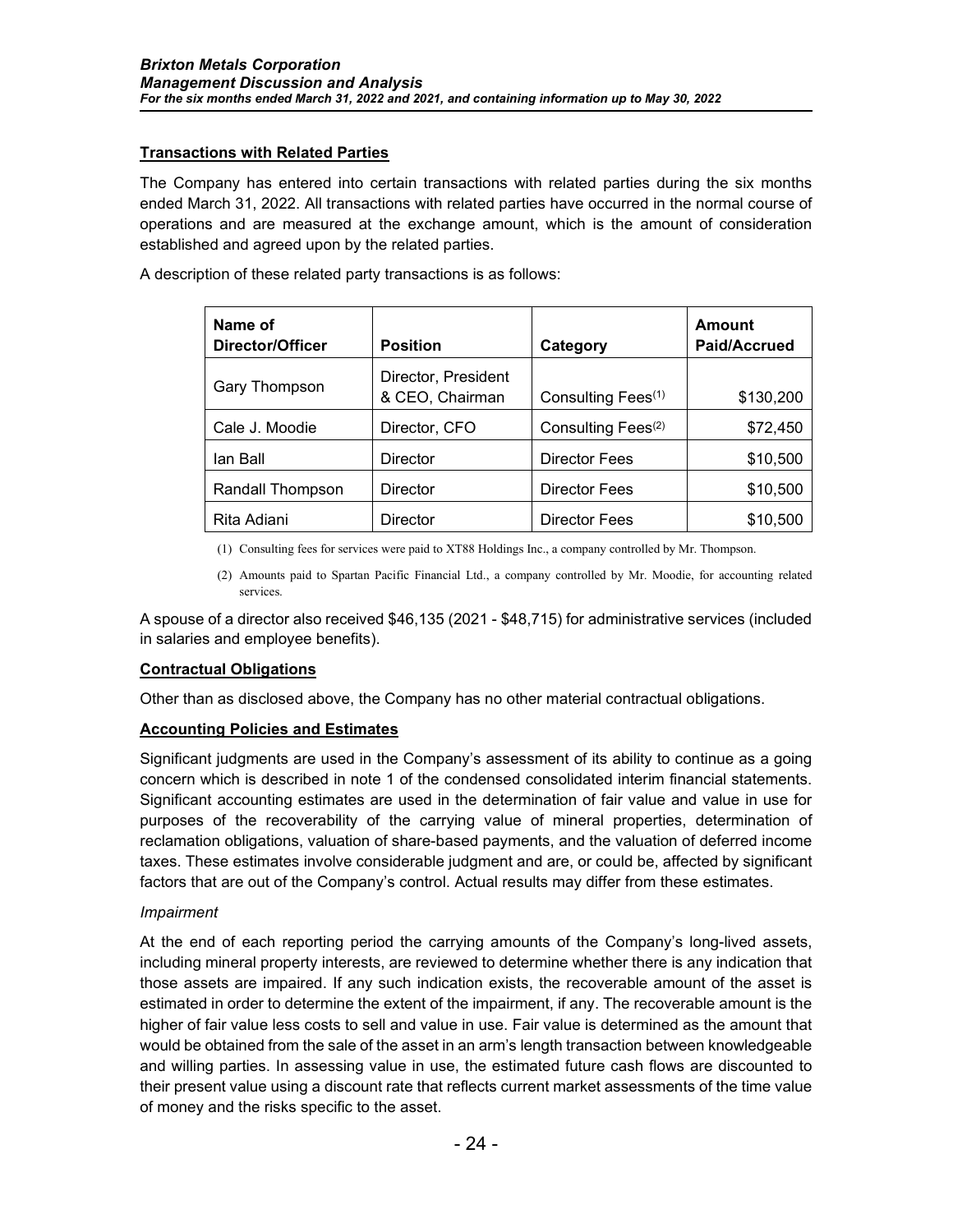If the recoverable amount of an asset is estimated to be less than its carrying amount, the carrying amount of the asset is reduced to its recoverable amount and the impairment loss is recognized in the profit or loss for the period. For an asset that does not generate largely independent cash inflows, the recoverable amount is determined for the cash generating unit to which the asset belongs. Where an impairment loss subsequently reverses, the carrying amount of the asset (or cash generating unit) is increased to the revised estimate of its recoverable amount, but to an amount that does not exceed the carrying amount that would have been determined had no impairment loss been recognized for the asset (or cash-generating unit) in prior years. A reversal of an impairment loss is recognized immediately in profit or loss.

### *Share-based Payments*

The factors affecting share-based payments include estimates of when stock options might be exercised and the stock price volatility. The timing for exercise of options is out of the Company's control and will depend, among other things, upon a variety of factors including the market value of Company shares and financial objectives of the holders of the options. The Company has used historical data to determine volatility in accordance with Black-Scholes modeling, however future volatility is inherently uncertain and the model has its limitations. While these estimates can have a material impact on the share-based payments and hence, results of operations, there is no impact on the Company's financial condition or liquidity.

# *New Standards Not Yet Adopted*

There were no new standards adopted during the six months ended March 31, 2022.

# **Disclosure of Management Compensation**

In accordance with the requirements of Section 19.5 of TSXV Policy 3.1, the Company provides the following disclosure with respect to the compensation of its directors and officers during the year:

- 1. During the six months ended March 31, 2022, the Company did not enter into any standard compensation arrangements directly or indirectly with directors and officers of the Company, for their services as directors or officers, or in any other capacity.
- 2. During the six months ended March 31, 2022, directors and officers of the Company were paid (or accrued) the following amounts, directly or indirectly, for their services as directors and officers or in any other capacity by the Company and its subsidiaries:

| Name of<br>Director/Officer | <b>Position</b>                        | Category                       | <b>Amount</b><br>Paid/Accrued |
|-----------------------------|----------------------------------------|--------------------------------|-------------------------------|
| Gary Thompson               | Director, President<br>& CEO, Chairman | Consulting Fees <sup>(1)</sup> | \$130,200                     |
| Cale J. Moodie              | Director, CFO                          | Consulting Fees <sup>(2)</sup> | \$72,450                      |
| lan Ball                    | <b>Director</b>                        | Director Fees                  | \$10,500                      |
| Randall Thompson            | <b>Director</b>                        | <b>Director Fees</b>           | \$10,500                      |
| Rita Adiani                 | <b>Director</b>                        | <b>Director Fees</b>           | \$10,500                      |

(1) Consulting fees for services were paid to XT88 Holdings Inc., a company controlled by Mr. Thompson.

<sup>(2)</sup> Amounts paid to Spartan Pacific Financial Ltd., a company controlled by Mr. Moodie, for accounting related services.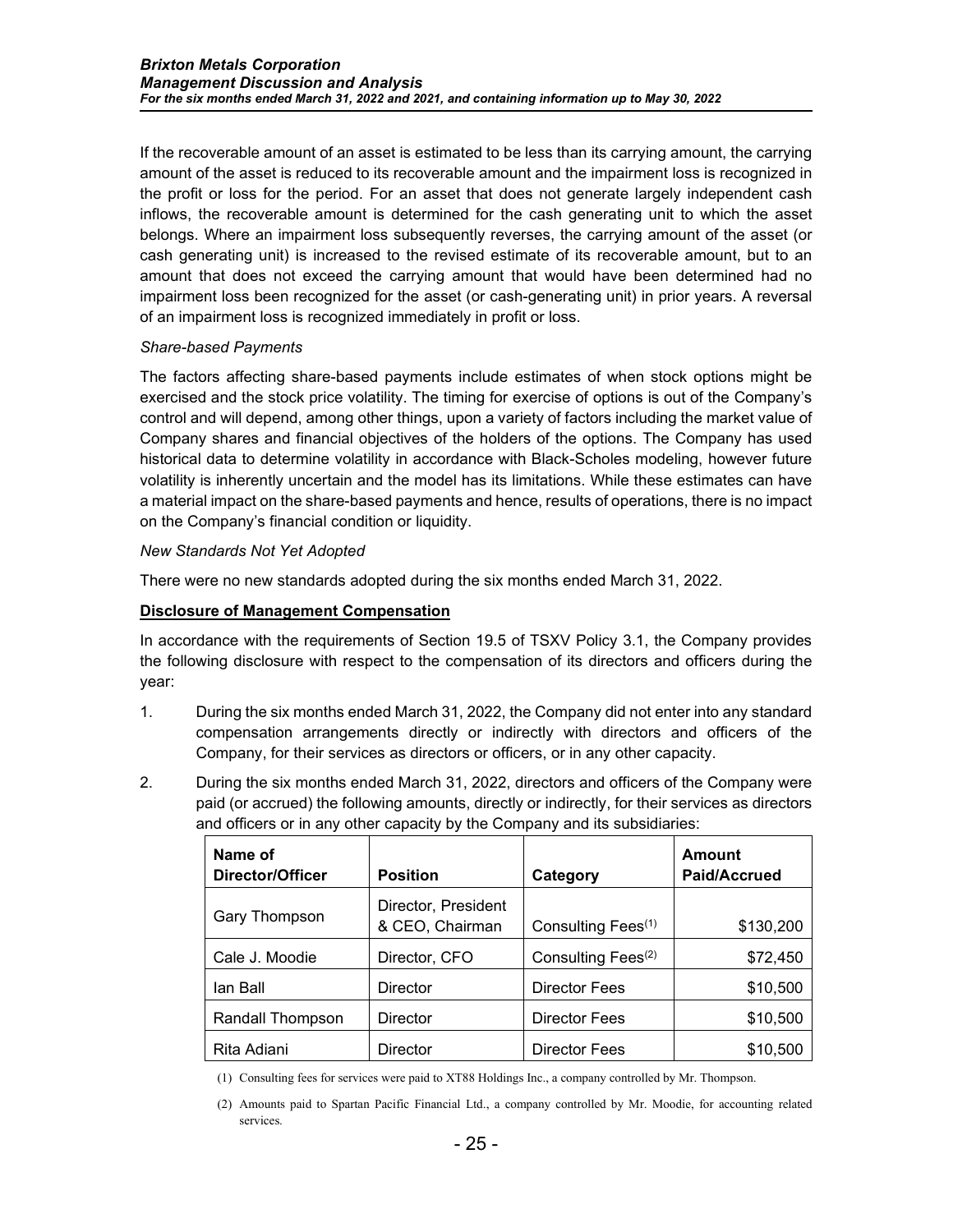# **Recent Developments and Outlook**

The Company expects to obtain financing in the future primarily through further equity and/or debt financing. There can be no assurance that the Company will succeed in obtaining additional financing, now or in the future. Failure to raise additional financing on a timely basis could cause the Company to suspend its operation and eventually to forfeit or sell its interest in its exploration and evaluation assets.

### **Financial Instruments and Risk Management**

IFRS 7, Financial Instruments: Disclosures ("IFRS 7") establishes a fair value hierarchy that prioritizes the inputs to the valuation techniques used to measure fair value. The hierarchy gives the highest priority to unadjusted quoted prices in active markets for identical assets or liabilities (Level 1 measurements) and the lowest priority to unobservable inputs (Level 3 measurements). The three levels of the fair value hierarchy are described below:

- Level 1: Unadjusted quoted prices in active markets that are accessible at the measurement date for identical, unrestricted assets or liabilities.
- Level 2: Quoted prices in markets that are not active, or inputs that are observable, either directly or indirectly, for substantially the full term of the asset or liability.
- Level 3: Prices or valuation techniques that require inputs that are both significant to the fair value measurement and unobservable (supported by little or no market activity).

The Company's cash and restricted cash are classified as Level 1 of the fair value hierarchy. The carrying values of receivables and accounts payable and accrued liabilities, and due to related parties approximate their fair values due to their short terms to maturity.

### **Financial risk factors**

The Company's risk exposures and the impact on the Company's financial instruments are summarized below:

a) Credit risk

Credit risk is the risk of loss associated with a counter party's inability to fulfill its payment obligations. The Company's receivables consist of amounts due from a Canadian government agency, and cash and restricted cash are held with large and stable Canadian chartered banks. Management believes that credit risk related to these amounts is nominal.

b) Liquidity risk

The Company's approach to managing liquidity risk is to ensure that it will have sufficient liquidity to meet its liabilities as they fall due. As of March 31, 2022, the Company had cash of \$11,750,177 to settle current liabilities of \$1,812,152. The Company has sufficient cash to settle current liabilities.

c) Market risk

Market risk is the risk of loss that may arise from changes in market factors such as interest rates, foreign exchange rates, and commodity and equity prices.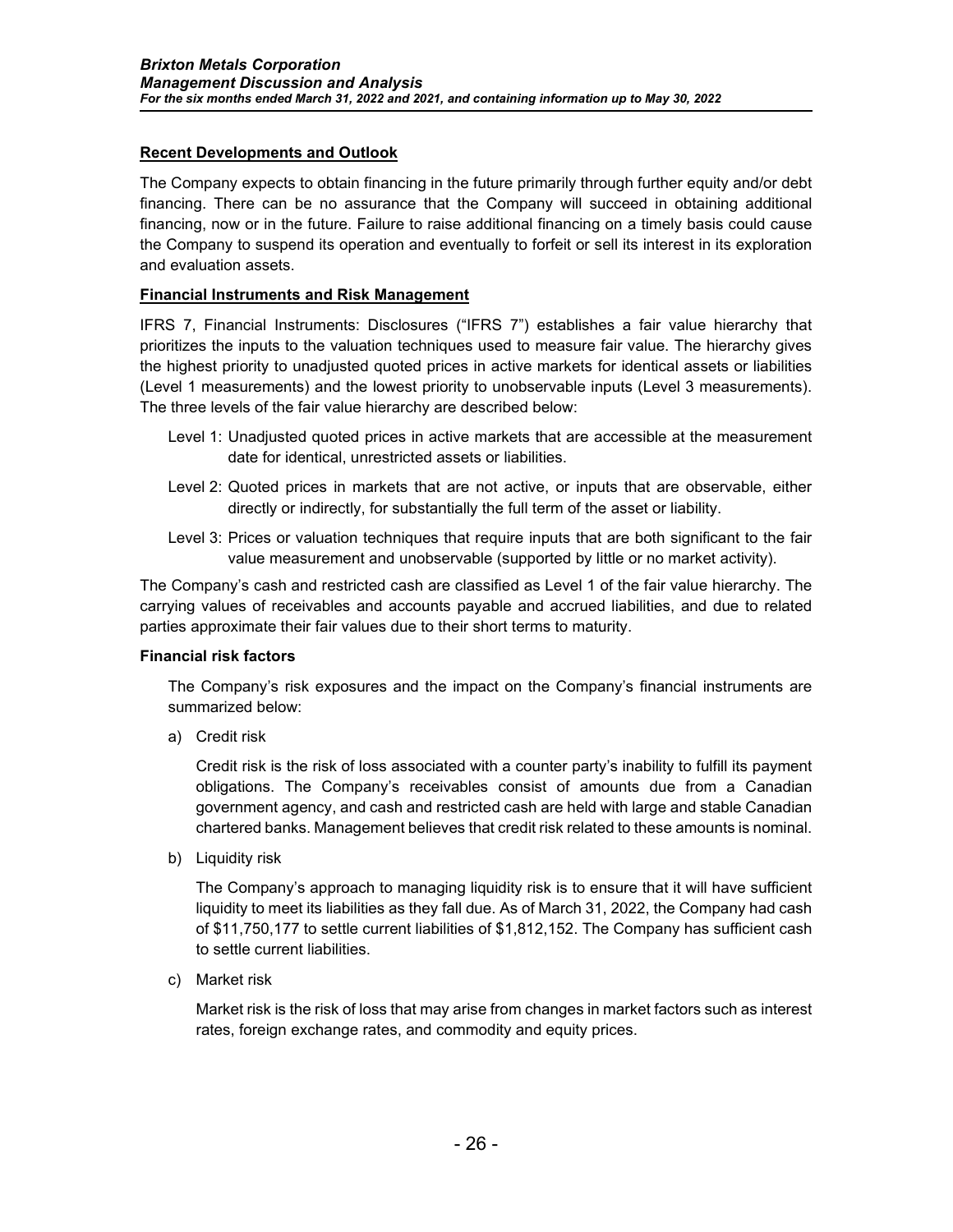#### *Interest rate risk*

The Company has cash balances and no interest-bearing debt. The Company's current policy is to keep larger cash balances invested in investment-grade shortterm deposit certificates issued by its banking institutions. The Company is nominally exposed to interest rate risk.

# *Foreign currency risk*

Foreign currency risk is the risk that the fair value or future cash flows of a financial instrument will fluctuate because of changes in foreign currency rates. As at March 31, 2022, the Company had nominal cash on hand and payables denominated in US dollars.

### *Price risk*

The Company is exposed to price risk with respect to commodity and equity prices. Equity price risk is defined as the potential adverse impact on the Company's earnings due to movements in individual equity prices or general movements in the level of the stock market. Commodity price risk is defined as the potential adverse impact on earnings and economic value due to commodity price movements and volatilities. The Company closely monitors commodity prices of gold and other precious and base metals, individual equity movements, and the stock market to determine the appropriate course of action to be taken by the Company.

### **Approval**

The Board of Directors of Brixton has approved the disclosure contained in this MD&A. A copy of this MD&A will be provided to anyone who requests it.

### **Additional Information**

Additional information relating to Brixton is on SEDAR at [www.sedar.com.](http://www.sedar.com/)